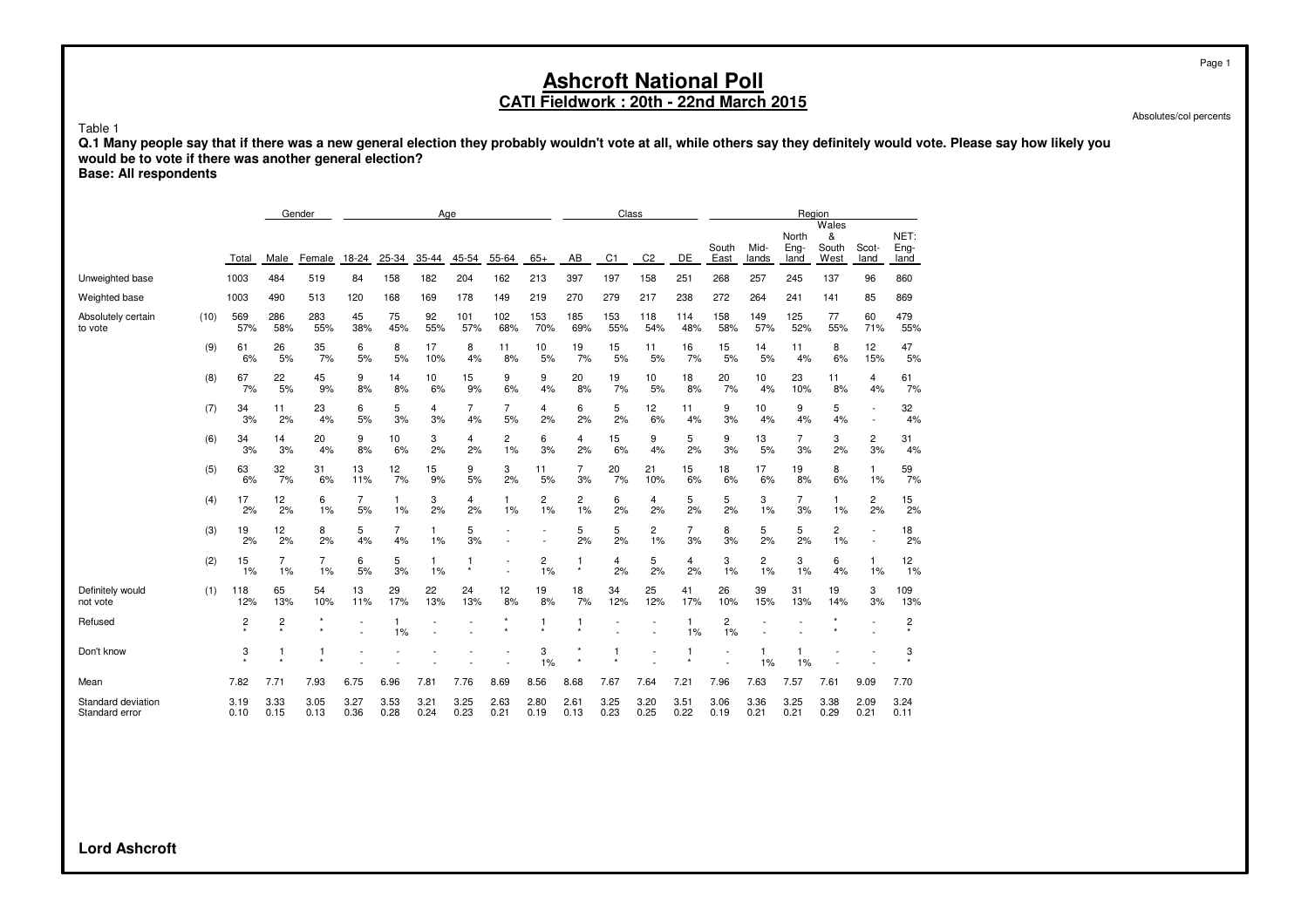Absolutes/col percents

Table 1

**Q.1 Many people say that if there was a new general election they probably wouldn't vote at all, while others say they definitely would vote. Please say how likely you would be to vote if there was another general election? Base: All respondents**

|                                      |      |              |                      |              | Voting Intention                 |                     |                               | Swing<br>Vote                              |                      | Vote in 2010        |                                  | VI Conviction<br>(Q4)<br>Def |                                |
|--------------------------------------|------|--------------|----------------------|--------------|----------------------------------|---------------------|-------------------------------|--------------------------------------------|----------------------|---------------------|----------------------------------|------------------------------|--------------------------------|
|                                      |      | Total        | Cons                 | Lab          | Lib<br>Dem                       | <b>UKIP</b>         | DK/Ref                        |                                            | Cons                 | Lab                 | Lib<br>Dem                       | vote<br>that<br>way          | Might<br>vote<br>diff          |
| Unweighted base                      |      | 1003         | 228                  | 240          | 48                               | 91                  | 170                           | 371                                        | 222                  | 200                 | 124                              | 461                          | 265                            |
| Weighted base                        |      | 1003         | 214                  | 240          | 54                               | 89                  | 176                           | 383                                        | 216                  | 180                 | 136                              | 430                          | 279                            |
| Absolutely certain<br>to vote        | (10) | 569<br>57%   | 167<br>78%           | 151<br>63%   | 36<br>66%                        | 62<br>69%           | 96<br>55%                     | 188<br>49%                                 | 176<br>82%           | 131<br>73%          | 90<br>66%                        | 329<br>77%                   | 144<br>52%                     |
|                                      | (9)  | 61<br>6%     | 11<br>5%             | 14<br>6%     | 3<br>6%                          | 4<br>5%             | 12<br>7%                      | 30<br>8%                                   | 11<br>5%             | 11<br>6%            | 12<br>9%                         | 26<br>6%                     | 22<br>8%                       |
|                                      | (8)  | 67<br>7%     | 12<br>6%             | 19<br>8%     | 3<br>6%                          | 6<br>6%             | 18<br>11%                     | 39<br>10%                                  | $\overline{7}$<br>3% | 12<br>7%            | 14<br>10%                        | 23<br>5%                     | 26<br>9%                       |
|                                      | (7)  | 34<br>3%     | 4<br>2%              | 11<br>5%     | 2<br>4%                          | 2<br>2%             | 8<br>4%                       | 23<br>6%                                   | 3<br>1%              | 5<br>3%             | 4<br>3%                          | 9<br>2%                      | 18<br>6%                       |
|                                      | (6)  | 34<br>3%     | $\overline{c}$<br>1% | 14<br>6%     | 2<br>3%                          | 4<br>5%             | $\overline{7}$<br>4%          | 20<br>5%                                   | $\mathbf{1}$<br>1%   | 2<br>1%             | 6<br>4%                          | 12<br>3%                     | 15<br>5%                       |
|                                      | (5)  | 63<br>6%     | 11<br>5%             | 16<br>7%     | $\overline{7}$<br>14%            | 8<br>9%             | 14<br>8%                      | 49<br>13%                                  | 8<br>4%              | 11<br>6%            | 3<br>2%                          | 14<br>3%                     | 35<br>13%                      |
|                                      | (4)  | 17<br>2%     | 3<br>1%              | 6<br>2%      | $\overline{a}$<br>$\overline{a}$ | 2<br>2%             | 5<br>3%                       | 13<br>3%                                   | 1<br>$\star$         | 4<br>2%             | 1<br>1%                          | 3<br>1%                      | 9<br>3%                        |
|                                      | (3)  | 19<br>2%     | $\overline{c}$<br>1% | 8<br>3%      | L,                               | ÷<br>$\overline{a}$ | 8<br>4%                       | 12<br>3%                                   | 3<br>2%              | $\overline{a}$<br>÷ | 1<br>1%                          | $\overline{7}$<br>2%         | 5<br>2%                        |
|                                      | (2)  | 15<br>1%     | 2<br>1%              | 2<br>1%      | $\overline{a}$<br>$\overline{a}$ | 1<br>1%             | 3<br>2%                       | 8<br>2%                                    | ÷<br>L,              |                     | $\overline{a}$<br>$\overline{a}$ | $\overline{7}$<br>2%         | 5<br>2%                        |
| Definitely would<br>not vote         | (1)  | 118<br>12%   |                      |              |                                  |                     | L,                            | $\overline{\phantom{a}}$<br>$\overline{a}$ | $\overline{4}$<br>2% | 3<br>2%             | 4<br>3%                          | $\overline{a}$               | $\overline{\phantom{a}}$<br>L, |
| Refused                              |      | 2<br>$\star$ |                      |              |                                  | ÷<br>$\overline{a}$ | $\overline{\mathbf{c}}$<br>1% | $\overline{a}$<br>L,                       | L,                   |                     |                                  |                              | ٠<br>÷                         |
| Don't know                           |      | 3<br>$\star$ |                      |              |                                  | L.                  | 3<br>2%                       | 3<br>1%                                    | 1<br>$^\star$        |                     |                                  |                              |                                |
| Mean                                 |      | 7.82         | 9.25                 | 8.65         | 8.87                             | 8.87                | 8.38                          | 8.10                                       | 9.33                 | 9.08                | 8.92                             | 9.21                         | 8.25                           |
| Standard deviation<br>Standard error |      | 3.19<br>0.10 | 1.72<br>0.11         | 2.12<br>0.14 | 1.86<br>0.27                     | 2.00<br>0.21        | 2.31<br>0.18                  | 2.35<br>0.12                               | 1.82<br>0.12         | 1.91<br>0.13        | 2.04<br>0.18                     | 1.79<br>0.08                 | 2.26<br>0.14                   |

**Lord Ashcroft**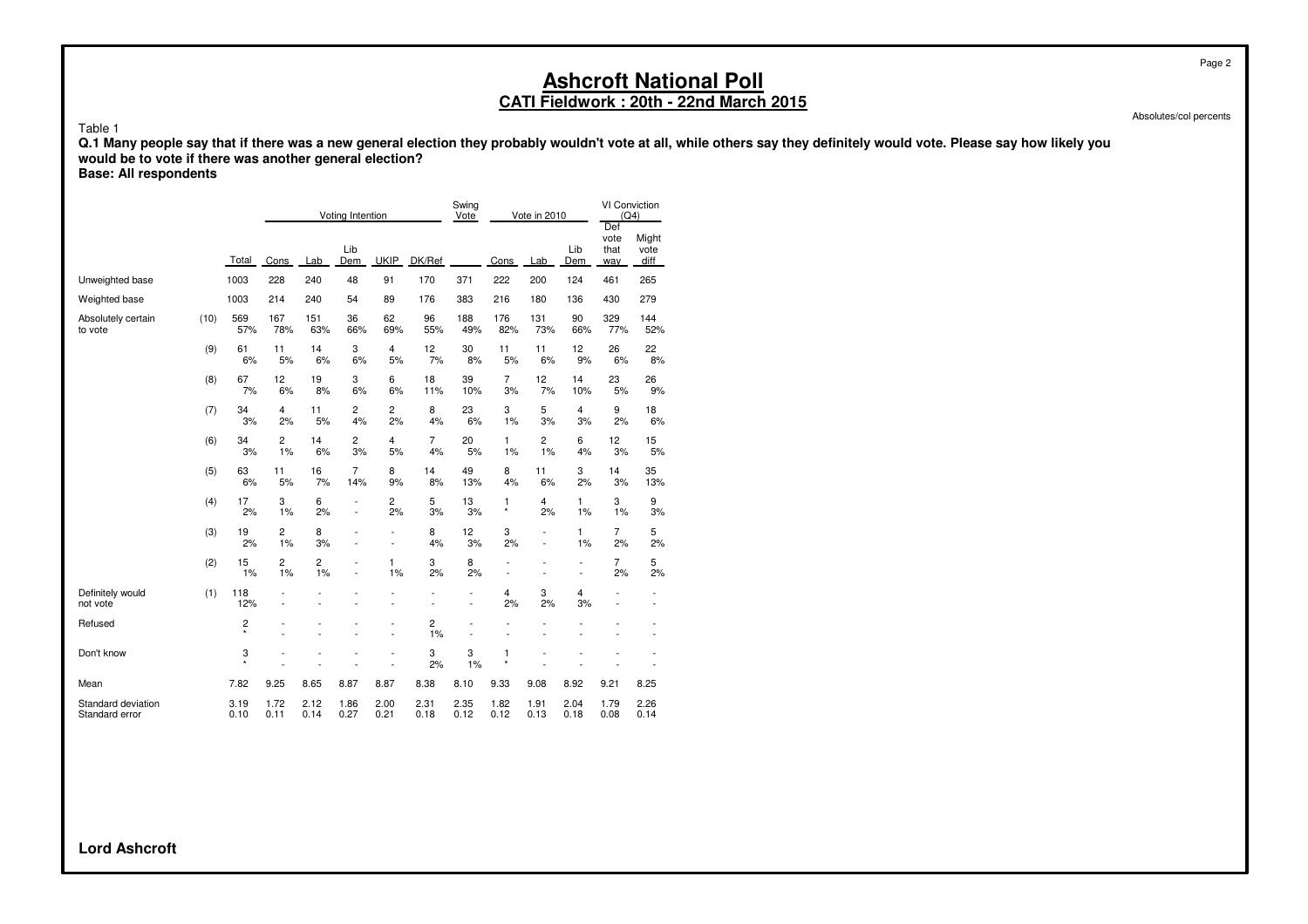Table 2 **Q.2 If there was a general election tomorrow, which party would you vote for? Base: All respondents**

|                               |              |                                    | Gender       |                |          |         | Age     |         |         |          | Class          |                |              |               |               | Region                |                             |               |                      |
|-------------------------------|--------------|------------------------------------|--------------|----------------|----------|---------|---------|---------|---------|----------|----------------|----------------|--------------|---------------|---------------|-----------------------|-----------------------------|---------------|----------------------|
|                               | Total        | Male                               | Female       | 18-24          | 25-34    | 35-44   | 45-54   | 55-64   | $65+$   | AB       | C <sub>1</sub> | C <sub>2</sub> | DE           | South<br>East | Mid-<br>lands | North<br>Eng-<br>land | Wales<br>&<br>South<br>West | Scot-<br>land | NET:<br>Eng-<br>land |
| Unweighted base               | 1003         | 484                                | 519          | 84             | 158      | 182     | 204     | 162     | 213     | 397      | 197            | 158            | 251          | 268           | 257           | 245                   | 137                         | 96            | 860                  |
| Weighted base                 | 1003         | 490                                | 513          | 120            | 168      | 169     | 178     | 149     | 219     | 270      | 279            | 217            | 238          | 272           | 264           | 241                   | 141                         | 85            | 869                  |
| Conservative                  | 214          | 112                                | 102          | 16             | 32       | 30      | 37      | 24      | 75      | 81       | 56             | 40             | 37           | 71            | 59            | 44                    | 29                          | 11            | 196                  |
|                               | 21%          | 23%                                | 20%          | 14%            | 19%      | 18%     | 21%     | 16%     | 34%     | 30%      | 20%            | 19%            | 16%          | 26%           | 22%           | 18%                   | 21%                         | 13%           | 23%                  |
| Labour                        | 240          | 125                                | 115          | 33             | 35       | 33      | 38      | 52      | 48      | 64       | 58             | 49             | 69           | 59            | 58            | 78                    | 29                          | 16            | 208                  |
|                               | 24%          | 26%                                | 22%          | 28%            | 21%      | 20%     | 21%     | 35%     | 22%     | 24%      | 21%            | 22%            | 29%          | 22%           | 22%           | 33%                   | 20%                         | 18%           | 24%                  |
| Liberal Democrat              | 54           | 19                                 | 35           | 6              | 7        | 12      | 8       | 7       | 13      | 16       | 20             | 8              | 9            | 14            | 21            | 8                     | 8                           | 3             | 50                   |
|                               | 5%           | 4%                                 | 7%           | 5%             | 4%       | 7%      | 5%      | 5%      | 6%      | 6%       | 7%             | 4%             | 4%           | 5%            | 8%            | 3%                    | 6%                          | 3%            | 6%                   |
| <b>SNP</b>                    | 39<br>4%     | 18<br>4%                           | 22<br>4%     | 2<br>2%        | 11<br>7% | 7<br>4% | 8<br>5% | 3<br>2% | 7<br>3% | 12<br>4% | 11<br>4%       | 7<br>3%        | 9<br>4%      |               |               |                       |                             | 39<br>46%     |                      |
| Plaid Cymru                   | 9<br>1%      | $\overline{\mathbf{c}}$<br>$\star$ | 7<br>1%      | 2<br>1%        | 2<br>1%  | 1<br>1% | 4<br>2% | 1<br>1% |         | 3<br>1%  | 2<br>1%        | 1<br>$\star$   | 3<br>1%      |               |               |                       | 9<br>7%                     |               |                      |
| The UK Independence           | 89           | 49                                 | 40           | $\overline{7}$ | 9        | 10      | 22      | 16      | 24      | 16       | 22             | 30             | 21           | 25            | 31            | 22                    | 10                          | 2             | 84                   |
| Party                         | 9%           | 10%                                | 8%           | 6%             | 6%       | 6%      | 12%     | 11%     | 11%     | 6%       | 8%             | 14%            | 9%           | 9%            | 12%           | 9%                    | 7%                          | 2%            | 10%                  |
| The Green Party               | 40           | 20                                 | 21           | 12             | 11       | 8       | 4       | 4       | 2       | 13       | 6              | 12             | 9            | 12            | 8             | 10                    | 8                           | $\mathbf{1}$  | 40                   |
|                               | 4%           | 4%                                 | 4%           | 10%            | 7%       | 5%      | 2%      | 2%      | 1%      | 5%       | 2%             | 6%             | 4%           | 5%            | 3%            | 4%                    | 6%                          | 1%            | 5%                   |
| The British National<br>Party | 5<br>$\star$ | 3<br>1%                            | 2<br>$\star$ | 3<br>3%        | ٠<br>٠   |         |         | 1%      |         |          | $\overline{a}$ | 3<br>1%        | 1<br>$\star$ | 2<br>1%       | 1<br>$\star$  | 1<br>1%               | $\overline{a}$              |               | 5<br>1%              |
| Another party                 | 17<br>2%     | 9<br>2%                            | 9<br>2%      | 2<br>2%        | 9<br>5%  | 3<br>2% | 2<br>1% | 2<br>1% |         | 5<br>2%  | 5<br>2%        | 4<br>2%        | 3<br>1%      | 6<br>2%       | 4<br>1%       | 3<br>1%               | 4<br>3%                     | 1<br>1%       | 17<br>2%             |
| Would not vote                | 118          | 65                                 | 54           | 13             | 29       | 22      | 24      | 12      | 19      | 18       | 34             | 25             | 41           | 26            | 39            | 31                    | 19                          | 3             | 109                  |
|                               | 12%          | 13%                                | 10%          | 11%            | 17%      | 13%     | 13%     | 8%      | 8%      | 7%       | 12%            | 12%            | 17%          | 10%           | 15%           | 13%                   | 14%                         | 3%            | 13%                  |
| Refused                       | 71           | 32                                 | 39           | 4              | 6        | 17      | 11      | 17      | 17      | 11       | 26             | 18             | 16           | 22            | 16            | 17                    | 10                          | 6             | 64                   |
|                               | 7%           | 7%                                 | 8%           | 3%             | 3%       | 10%     | 6%      | 11%     | 8%      | 4%       | 9%             | 8%             | 7%           | 8%            | 6%            | 7%                    | 7%                          | 8%            | 7%                   |
| Don't know                    | 104          | 37                                 | 68           | 18             | 17       | 25      | 20      | 10      | 14      | 30       | 38             | 19             | 18           | 36            | 26            | 25                    | 14                          | 4             | 97                   |
|                               | 10%          | 7%                                 | 13%          | 15%            | 10%      | 15%     | 11%     | 7%      | 6%      | 11%      | 14%            | 9%             | 8%           | 13%           | 10%           | 11%                   | 10%                         | 4%            | 11%                  |

Absolutes/col percents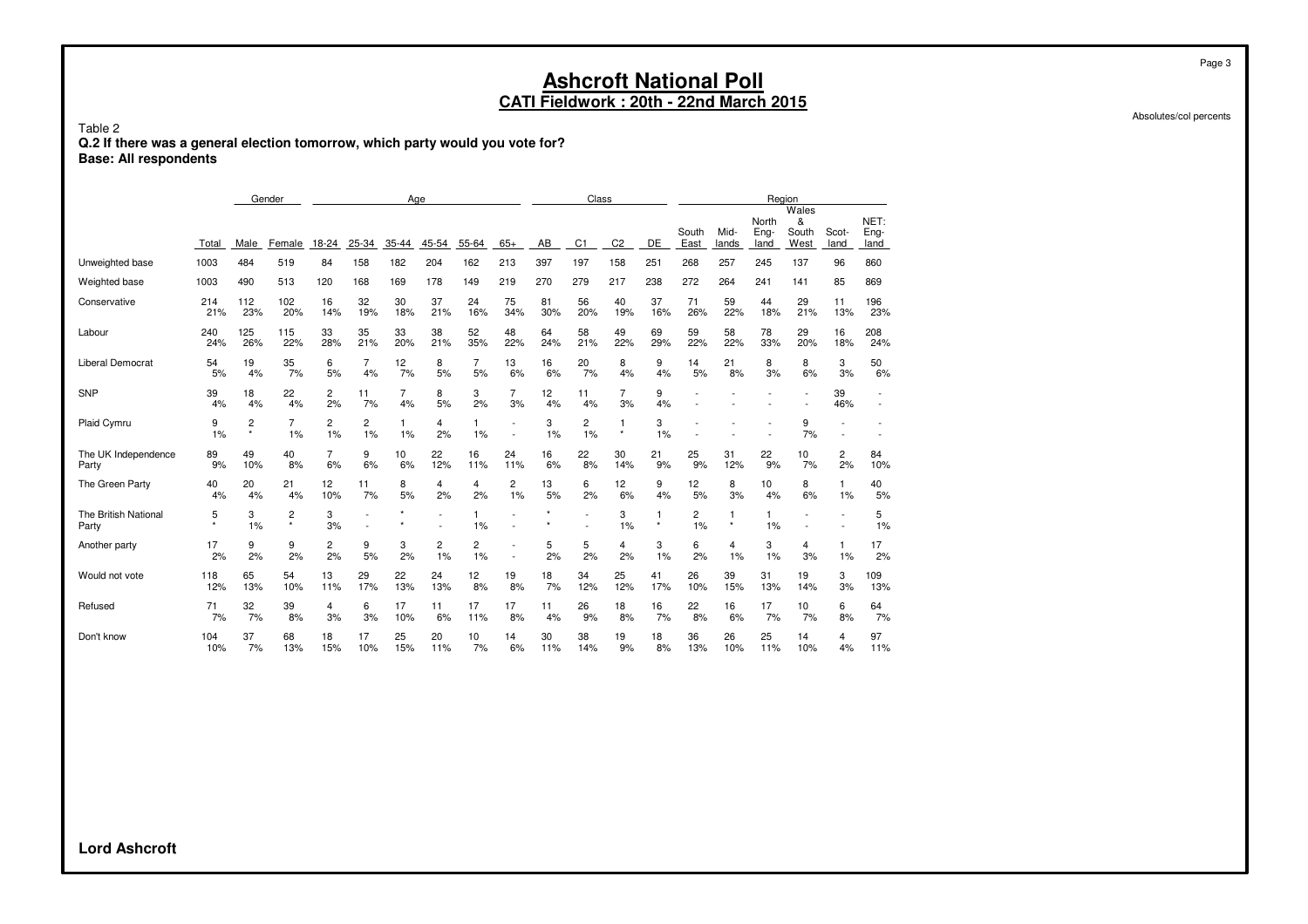Absolutes/col percents

Page 4

Table 2 **Q.2 If there was a general election tomorrow, which party would you vote for? Base: All respondents**

|                               |              |                                            |                                            | Voting Intention |                      |                                                      | Swing<br>Vote                                        |                                  | Vote in 2010        |                | VI Conviction<br>(Q4)<br>Def |                                                          |
|-------------------------------|--------------|--------------------------------------------|--------------------------------------------|------------------|----------------------|------------------------------------------------------|------------------------------------------------------|----------------------------------|---------------------|----------------|------------------------------|----------------------------------------------------------|
|                               | Total        | Cons                                       | Lab                                        | Lib<br>Dem       | <b>UKIP</b>          | DK/Ref                                               |                                                      | Cons                             | Lab                 | Lib<br>Dem     | vote<br>that<br>way          | Might<br>vote<br>diff                                    |
| Unweighted base               | 1003         | 228                                        | 240                                        | 48               | 91                   | 170                                                  | 371                                                  | 222                              | 200                 | 124            | 461                          | 265                                                      |
| Weighted base                 | 1003         | 214                                        | 240                                        | 54               | 89                   | 176                                                  | 383                                                  | 216                              | 180                 | 136            | 430                          | 279                                                      |
| Conservative                  | 214<br>21%   | 214<br>100%                                | L,                                         |                  |                      | $\overline{a}$<br>$\overline{\phantom{0}}$           | 67<br>17%                                            | 141<br>66%                       | 7<br>4%             | 16<br>12%      | 147<br>34%                   | 67<br>24%                                                |
| Labour                        | 240<br>24%   | $\overline{a}$<br>$\overline{\phantom{a}}$ | 240<br>100%                                |                  |                      | $\overline{\phantom{0}}$                             | 94<br>25%                                            | 13<br>6%                         | 122<br>68%          | 32<br>23%      | 146<br>34%                   | 94<br>34%                                                |
| Liberal Democrat              | 54<br>5%     |                                            | $\overline{a}$<br>$\overline{\phantom{a}}$ | 54<br>100%       |                      | $\overline{\phantom{a}}$<br>$\overline{\phantom{a}}$ | 31<br>8%                                             | 5<br>2%                          | L,<br>L,            | 36<br>26%      | 22<br>5%                     | 31<br>11%                                                |
| <b>SNP</b>                    | 39<br>4%     |                                            |                                            |                  |                      | $\overline{a}$                                       | $\overline{7}$<br>2%                                 | L,<br>L,                         | 6<br>3%             | 7<br>5%        | 33<br>8%                     | $\overline{7}$<br>2%                                     |
| Plaid Cymru                   | 9<br>1%      |                                            |                                            |                  |                      | $\overline{a}$<br>$\overline{a}$                     | 2<br>$\star$                                         | $\overline{a}$<br>$\overline{a}$ | $\star$<br>$^\star$ | 1<br>1%        | 8<br>2%                      | 2<br>1%                                                  |
| The UK Independence<br>Party  | 89<br>9%     |                                            |                                            | $\overline{a}$   | 89<br>100%           | L,<br>$\overline{a}$                                 | 36<br>9%                                             | 32<br>15%                        | 14<br>8%            | 5<br>3%        | 54<br>13%                    | 36<br>13%                                                |
| The Green Party               | 40<br>4%     |                                            | $\overline{a}$                             |                  | L,                   | $\overline{a}$                                       | 27<br>7%                                             | L,<br>÷,                         | 3<br>2%             | 11<br>8%       | 14<br>3%                     | 27<br>10%                                                |
| The British National<br>Party | 5<br>$\star$ |                                            |                                            |                  |                      | $\overline{a}$                                       | 4<br>1%                                              | L,                               | L,                  | $\overline{a}$ | $\star$<br>$^\star$          | 4<br>1%                                                  |
| Another party                 | 17<br>2%     |                                            | ÷                                          |                  |                      | $\overline{\phantom{0}}$                             | 11<br>3%                                             | 2<br>1%                          | 1<br>1%             | 5<br>4%        | 6<br>1%                      | 11<br>4%                                                 |
| Would not vote                | 118<br>12%   |                                            |                                            |                  |                      |                                                      | $\overline{\phantom{a}}$<br>$\overline{\phantom{a}}$ | 4<br>2%                          | 3<br>2%             | 4<br>3%        | $\overline{a}$<br>÷          | $\overline{\phantom{0}}$<br>$\qquad \qquad \blacksquare$ |
| Refused                       | 71<br>7%     |                                            |                                            |                  | $\overline{a}$<br>L, | 71<br>41%                                            | ÷<br>L,                                              | $\overline{7}$<br>3%             | 5<br>3%             | 1<br>1%        |                              |                                                          |
| Don't know                    | 104<br>10%   |                                            |                                            |                  | ÷                    | 104<br>59%                                           | 104<br>27%                                           | 11<br>5%                         | 20<br>11%           | 18<br>13%      | ÷                            |                                                          |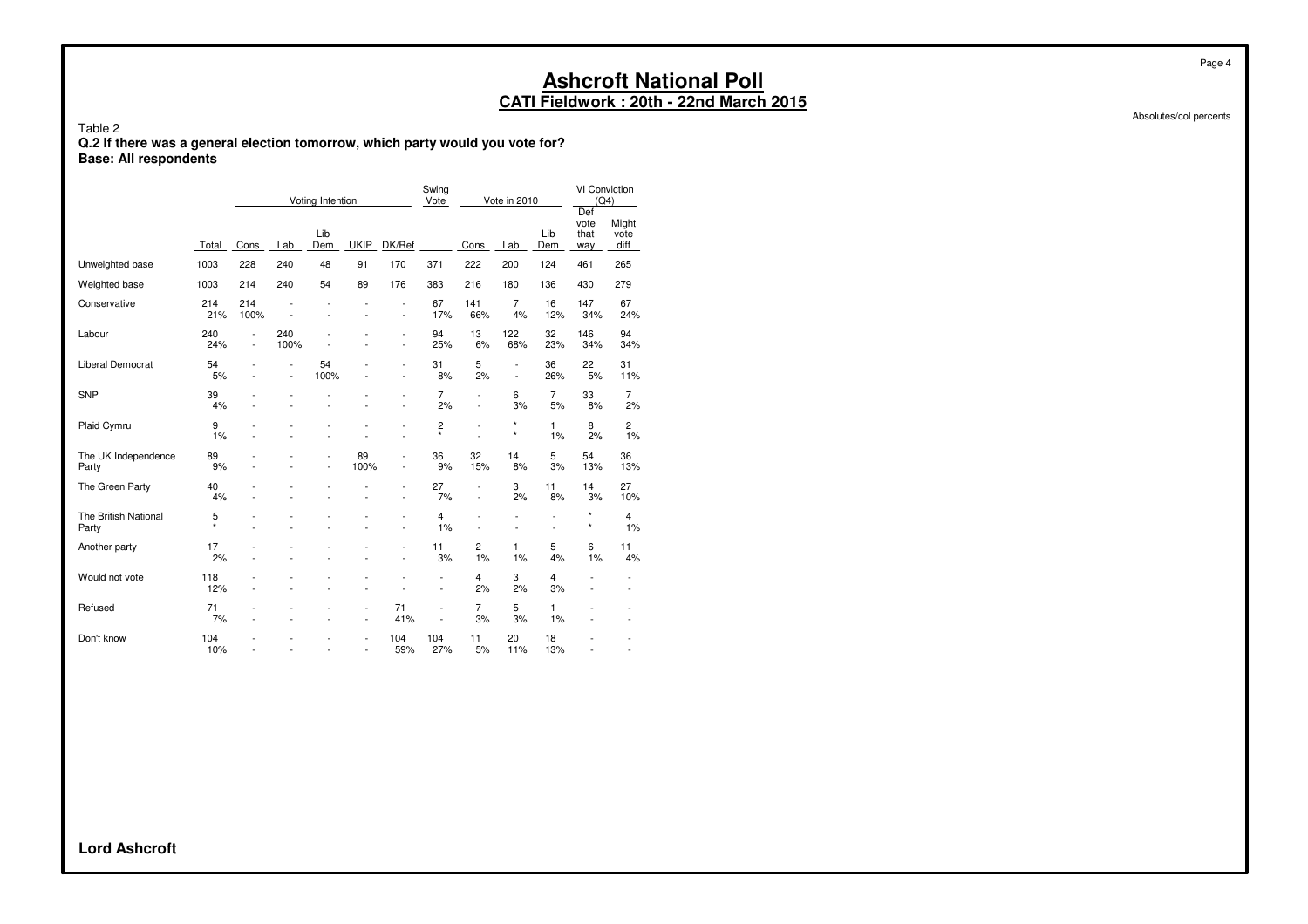Table 3

**Q.1 Many people currently say that they probably won't vote at all, while others say they would definitely vote.**

**How likely are you, personally, to vote at the next election?**

**Q.2 If there were a general election tomorrow, which party would you vote for?**

**THIS TABLE DOES NOT INCLUDE ADJUSTMENT FOR DON'T KNOW/REFUSERS**

|                               |              |           | Gender               |           |           |           | Age                  |           |           |           | Class                |                    |           |                    |               |                       | Region                      |               |                      |
|-------------------------------|--------------|-----------|----------------------|-----------|-----------|-----------|----------------------|-----------|-----------|-----------|----------------------|--------------------|-----------|--------------------|---------------|-----------------------|-----------------------------|---------------|----------------------|
|                               | Total        | Male      | Female               | 18-24     | $25 - 34$ | 35-44     | 45-54                | $55 - 64$ | $65+$     | AB        | C <sub>1</sub>       | C <sub>2</sub>     | DE        | South<br>East      | Mid-<br>lands | North<br>Eng-<br>land | Wales<br>&<br>South<br>West | Scot-<br>land | NET:<br>Eng-<br>land |
| Unweighted base               | 549          | 273       | 276                  | 36        | 79        | 93        | 108                  | 97        | 135       | 256       | 94                   | 76                 | 122       | 145                | 137           | 124                   | 75                          | 68            | 453                  |
| Weighted base                 | 520          | 260       | 260                  | 49        | 78        | 79        | 89                   | 89        | 135       | 174       | 128                  | 103                | 115       | 138                | 135           | 116                   | 71                          | 59            | 431                  |
| Conservative                  | 170<br>33%   | 88<br>34% | 83<br>32%            | 10<br>21% | 23<br>29% | 23<br>29% | 30<br>34%            | 21<br>23% | 64<br>47% | 69<br>40% | 42<br>33%            | 28<br>28%          | 31<br>27% | 55<br>40%          | 48<br>35%     | 34<br>30%             | 23<br>32%                   | 10<br>17%     | 154<br>36%           |
| Labour                        | 169<br>33%   | 88<br>34% | 81<br>31%            | 18<br>37% | 23<br>29% | 25<br>32% | 27<br>30%            | 40<br>45% | 36<br>27% | 52<br>30% | 38<br>30%            | 32<br>31%          | 47<br>41% | 45<br>32%          | 38<br>28%     | 53<br>46%             | 22<br>30%                   | 12<br>20%     | 144<br>33%           |
| Liberal Democrat              | 39<br>7%     | 13<br>5%  | 26<br>10%            | 5<br>10%  | 5<br>6%   | 9<br>12%  | 5<br>5%              | 6<br>7%   | 9<br>7%   | 13<br>7%  | 14<br>11%            | 5<br>5%            | 7<br>6%   | 10<br>7%           | 16<br>12%     | 4<br>4%               | 7<br>9%                     | 2<br>4%       | 36<br>8%             |
| <b>SNP</b>                    | 33<br>6%     | 15<br>6%  | 18<br>7%             | 2<br>4%   | 9<br>12%  | 6<br>8%   | $\overline{7}$<br>8% | 3<br>3%   | 5<br>4%   | 10<br>6%  | 10<br>8%             | 6<br>6%            | 7<br>6%   |                    |               |                       |                             | 33<br>56%     |                      |
| Plaid Cymru                   | 6<br>1%      | 2<br>1%   | $\overline{4}$<br>1% | $\star$   | 2%        | 1%        | $\overline{c}$<br>3% | 1<br>1%   |           | 2<br>1%   | $\overline{c}$<br>1% | $\star$<br>$\star$ | 1%        |                    |               |                       | 6<br>8%                     |               |                      |
| The UK Independence<br>Party  | 66<br>13%    | 37<br>14% | 28<br>11%            | 4<br>7%   | 5<br>7%   | 8<br>10%  | 15<br>17%            | 14<br>16% | 20<br>15% | 13<br>7%  | 16<br>13%            | 21<br>20%          | 16<br>14% | 18<br>13%          | 25<br>18%     | 15<br>13%             | 7<br>10%                    | 1%            | 62<br>14%            |
| The Green Party               | 28<br>5%     | 13<br>5%  | 14<br>5%             | 8<br>16%  | 8<br>10%  | 6<br>7%   | $\overline{c}$<br>2% | 3<br>3%   | 1%        | 11<br>6%  | 4<br>3%              | 8<br>8%            | 5<br>4%   | 5%                 | 6<br>4%       | 7<br>6%               | 9%                          | 1%            | 27<br>6%             |
| The British National<br>Party | 2<br>$\star$ | 2<br>1%   | $\star$<br>$\star$   | 3%        |           |           |                      |           |           |           | $\overline{a}$       | 1%                 | $\star$   | $\star$<br>$\star$ | 1%            |                       |                             |               | 2                    |
| Another party                 | 8<br>1%      | 3<br>1%   | 5<br>2%              | 2%        | 4<br>5%   | 2%        |                      | 2%        |           | 4<br>2%   | 3<br>2%              | 1%                 | 1%        | 2<br>2%            | 2<br>1%       | 2<br>2%               | 1%                          | 1%            | 2%                   |

**Lord Ashcroft**

Page 5

Absolutes/col percents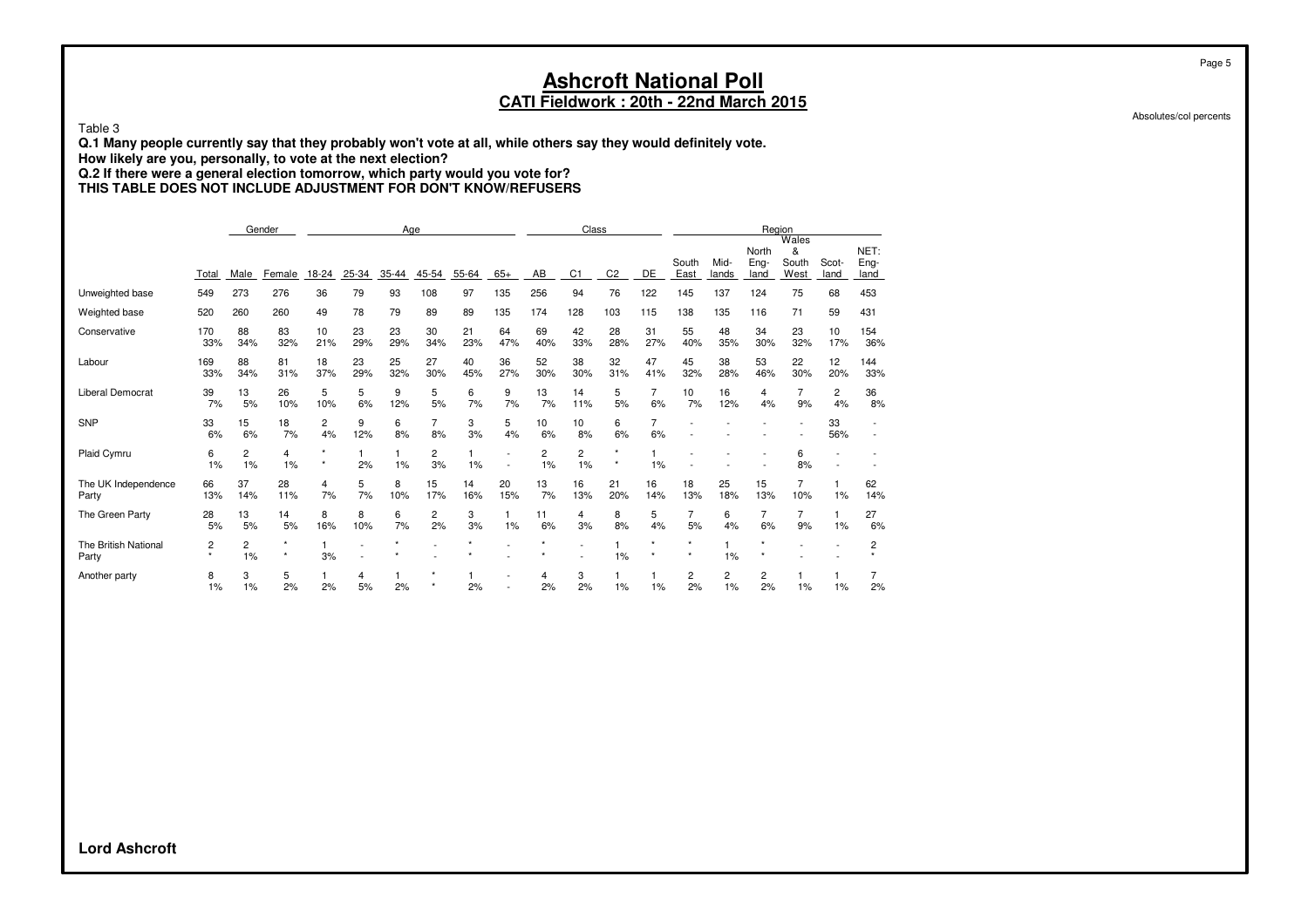Table 3

**Q.1 Many people currently say that they probably won't vote at all, while others say they would definitely vote.**

**How likely are you, personally, to vote at the next election?**

#### **Q.2 If there were a general election tomorrow, which party would you vote for? THIS TABLE DOES NOT INCLUDE ADJUSTMENT FOR DON'T KNOW/REFUSERS**

|                               |              |                                  |                                                      | Voting Intention                 |                          |                                                      | Swing<br>Vote |                                | Vote in 2010                  |            | VI Conviction<br>(Q4)<br>Def |                       |
|-------------------------------|--------------|----------------------------------|------------------------------------------------------|----------------------------------|--------------------------|------------------------------------------------------|---------------|--------------------------------|-------------------------------|------------|------------------------------|-----------------------|
|                               | Total        | Cons                             | Lab                                                  | Lib<br>Dem                       | <b>UKIP</b>              | DK/Ref                                               |               | Cons                           | Lab                           | Lib<br>Dem | vote<br>that<br>way          | Might<br>vote<br>diff |
| Unweighted base               | 549          | 185                              | 175                                                  | 35                               | 67                       | $\overline{\phantom{0}}$                             | 177           | 169                            | 137                           | 82         | 372                          | 177                   |
| Weighted base                 | 520          | 170                              | 169                                                  | 39                               | 66                       | $\overline{\phantom{0}}$                             | 180           | 162                            | 121                           | 88         | 340                          | 180                   |
| Conservative                  | 170<br>33%   | 170<br>100%                      |                                                      |                                  | ÷                        | L,<br>$\overline{\phantom{0}}$                       | 46<br>26%     | 120<br>74%                     | 6<br>5%                       | 13<br>15%  | 124<br>37%                   | 46<br>26%             |
| Labour                        | 169<br>33%   | $\overline{a}$<br>$\overline{a}$ | 169<br>100%                                          |                                  | ÷                        | L,<br>$\overline{\phantom{0}}$                       | 56<br>31%     | 10<br>6%                       | 97<br>80%                     | 25<br>28%  | 113<br>33%                   | 56<br>31%             |
| <b>Liberal Democrat</b>       | 39<br>7%     |                                  | $\overline{\phantom{a}}$<br>$\overline{\phantom{a}}$ | 39<br>100%                       |                          | $\overline{a}$<br>٠                                  | 22<br>12%     | 5<br>3%                        | -<br>$\overline{\phantom{a}}$ | 29<br>33%  | 17<br>5%                     | 22<br>12%             |
| <b>SNP</b>                    | 33<br>6%     |                                  |                                                      |                                  |                          | $\overline{a}$<br>L,                                 | 5<br>3%       | L,<br>$\overline{\phantom{0}}$ | 5<br>4%                       | 6<br>7%    | 28<br>8%                     | 5<br>3%               |
| Plaid Cymru                   | 6<br>1%      |                                  |                                                      |                                  |                          | -                                                    | 1<br>$\star$  | L,                             | *<br>$\star$                  | 1<br>1%    | 5<br>1%                      | 1<br>$\star$          |
| The UK Independence<br>Party  | 66<br>13%    |                                  |                                                      | $\overline{a}$<br>$\overline{a}$ | 66<br>100%               | -<br>$\overline{a}$                                  | 25<br>14%     | 26<br>16%                      | 10<br>8%                      | 3<br>3%    | 40<br>12%                    | 25<br>14%             |
| The Green Party               | 28<br>5%     |                                  |                                                      |                                  | $\overline{\phantom{a}}$ | L,<br>$\overline{a}$                                 | 19<br>11%     | ٠<br>$\overline{\phantom{0}}$  | 2<br>2%                       | 9<br>10%   | 8<br>2%                      | 19<br>11%             |
| The British National<br>Party | 2<br>$\star$ |                                  |                                                      |                                  | $\overline{a}$           | $\overline{\phantom{0}}$<br>$\overline{\phantom{0}}$ | 1<br>1%       |                                | ÷                             |            | $\star$<br>$\star$           | 1<br>1%               |
| Another party                 | 8<br>1%      |                                  |                                                      |                                  | $\overline{a}$           | $\overline{a}$<br>$\overline{a}$                     | 4<br>2%       | 1<br>1%                        | 1<br>1%                       | 2<br>2%    | 3<br>1%                      | 4<br>2%               |

Absolutes/col percents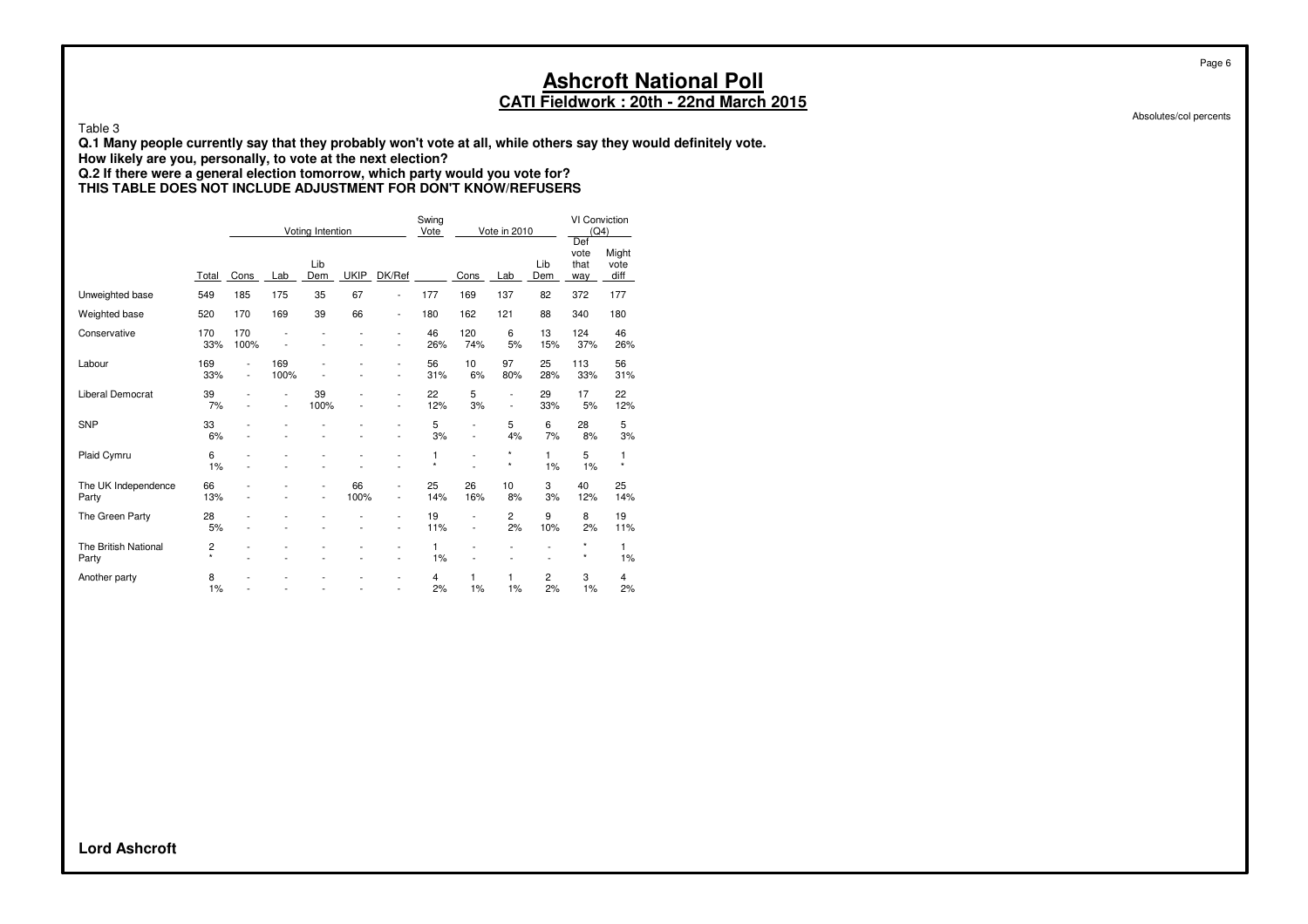### **CATI Fieldwork : 20th - 22nd March 2015**

Table 4 **Published voting intention figures**

|                                | Total |
|--------------------------------|-------|
| Conservative                   | 33%   |
| Labour                         | 33%   |
| Liberal Democrat/<br>Liberal   | 8%    |
| Scottish National<br>Party/SNP | 6%    |
| Plaid Cymru                    | 1%    |
| The UK Independence<br>Party   | 12%   |
| The Green Party                | 5%    |
| Other                          | 2%    |

Col percents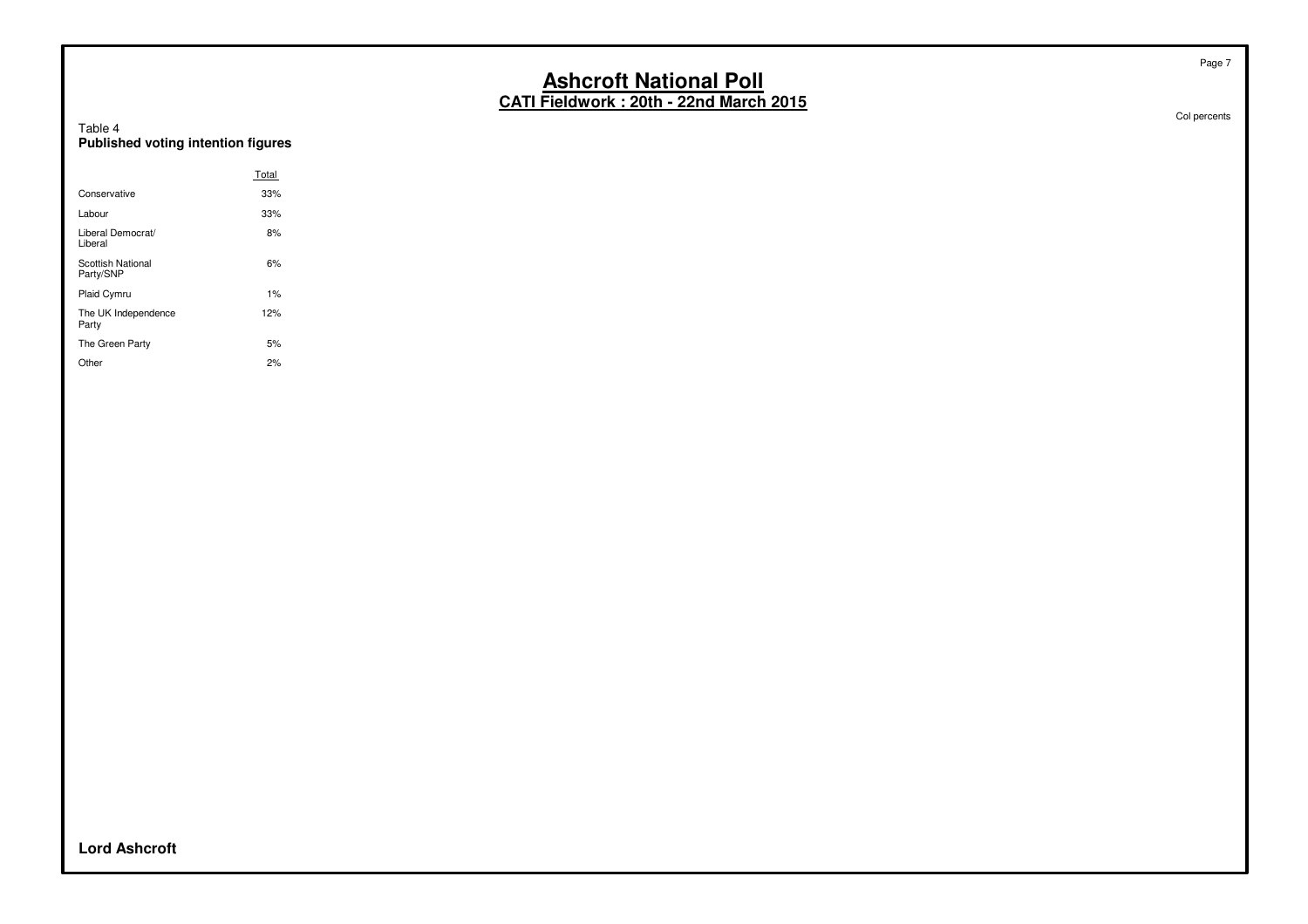Absolutes/col percents

Table 5

**Q4. The next general election will take place on May 7th 2015. When the general election comes, will you definitely vote ... or might you end up voting differently when the time comes?**

**Base: All naming a party they would vote for tomorrow**

|                                    |            |            | Gender     |           |           | Age       |           |           |            |            | Class          |                |           |               |               | Region                |                             |               |                      |
|------------------------------------|------------|------------|------------|-----------|-----------|-----------|-----------|-----------|------------|------------|----------------|----------------|-----------|---------------|---------------|-----------------------|-----------------------------|---------------|----------------------|
|                                    | Total      | Male       | Female     | 18-24     | 25-34     | 35-44     | 45-54     | 55-64     | $65+$      | AB         | C <sub>1</sub> | C <sub>2</sub> | DE        | South<br>East | Mid-<br>lands | North<br>Eng-<br>land | Wales<br>&<br>South<br>West | Scot-<br>land | NET:<br>Eng-<br>land |
| Unweighted base                    | 726        | 360        | 366        | 61        | 13        | 120       | 145       | 121       | 166        | 312        | 130            | 112            | 172       | 190           | 182           | 172                   | 99                          | 83            | 607                  |
| Weighted base                      | 709        | 357        | 352        | 84        | 117       | 105       | 124       | 110       | 169        | 211        | 180            | 155            | 163       | 188           | 183           | 168                   | 98                          | 72            | 598                  |
| Will definitely vote<br>that way   | 430<br>61% | 233<br>65% | 197<br>56% | 27<br>32% | 60<br>51% | 57<br>54% | 87<br>70% | 88<br>80% | 111<br>66% | 138<br>66% | 96<br>53%      | 102<br>66%     | 94<br>57% | 108<br>57%    | 97<br>53%     | 111<br>66%            | 57<br>58%                   | 56<br>78%     | 347<br>58%           |
| Might end up voting<br>differently | 279<br>39% | 124<br>35% | 155<br>44% | 57<br>68% | 57<br>49% | 48<br>46% | 37<br>30% | 22<br>20% | 58<br>34%  | 72<br>34%  | 84<br>47%      | 53<br>34%      | 70<br>43% | 80<br>43%     | 85<br>47%     | 57<br>34%             | 41<br>42%                   | 16<br>22%     | 251<br>42%           |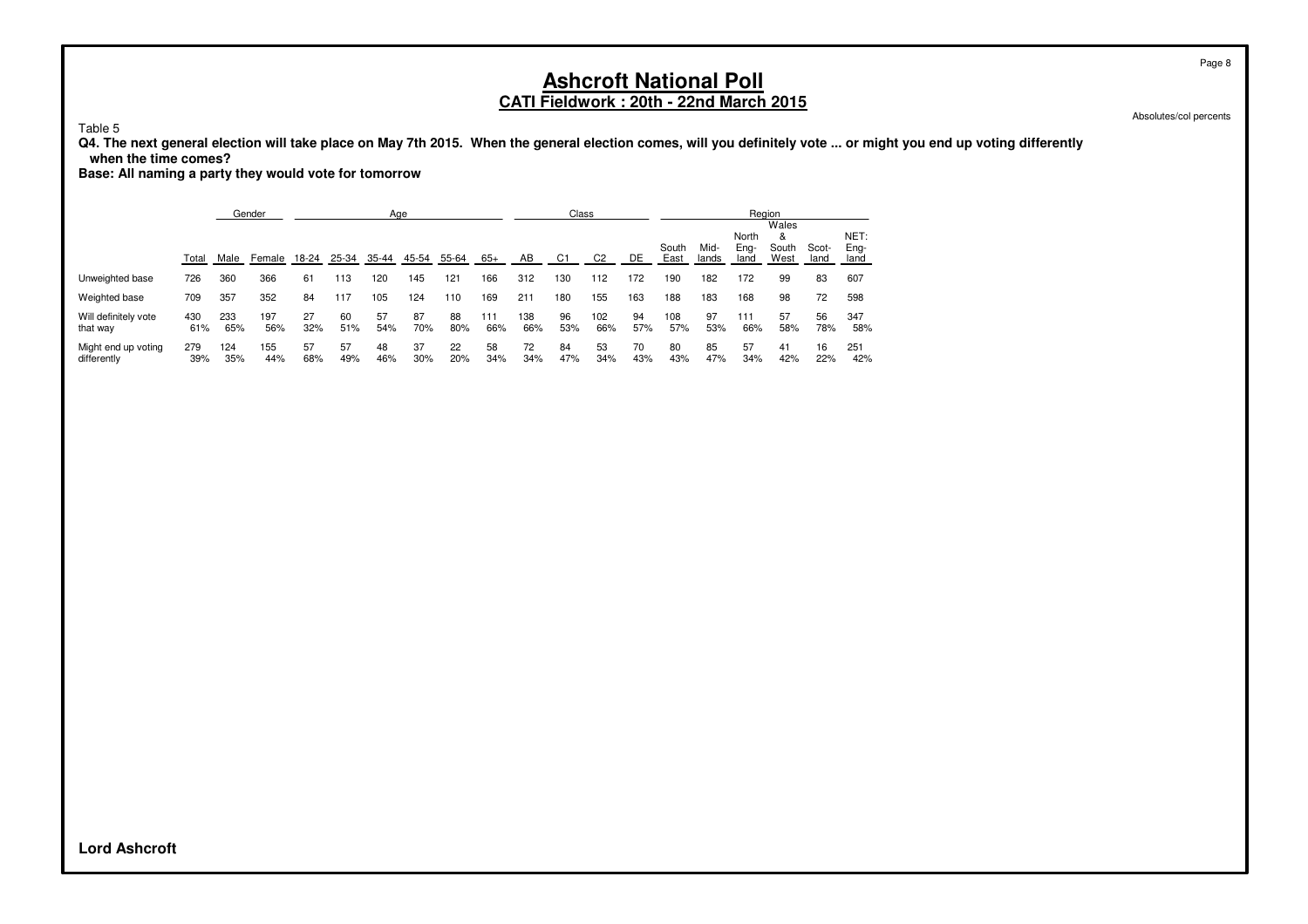Table 5

**Q4. The next general election will take place on May 7th 2015. When the general election comes, will you definitely vote ... or might you end up voting differently when the time comes?**

**Base: All naming a party they would vote for tomorrow**

|                                    |            |            |            | Votina Intention |             |                               | Swing<br>Vote                                        |            | Vote in 2010 |            | VI Conviction<br>(Q4)      |                               |
|------------------------------------|------------|------------|------------|------------------|-------------|-------------------------------|------------------------------------------------------|------------|--------------|------------|----------------------------|-------------------------------|
|                                    | Total      | Cons       | Lab        | Lib<br>Dem       | <b>UKIP</b> | DK/Ref                        |                                                      | Cons       | Lab          | Lib<br>Dem | Def<br>vote<br>that<br>way | Might<br>vote<br>diff         |
| Unweighted base                    | 726        | 228        | 240        | 48               | 91          | $\overline{\phantom{0}}$      | 265                                                  | 201        | 169          | 103        | 461                        | 265                           |
| Weighted base                      | 709        | 214        | 240        | 54               | 89          | $\overline{\phantom{a}}$      | 279                                                  | 193        | 152          | 113        | 430                        | 279                           |
| Will definitely vote<br>that way   | 430<br>61% | 147<br>69% | 146<br>61% | 22<br>42%        | 54<br>60%   | -                             | $\overline{\phantom{a}}$<br>$\overline{\phantom{a}}$ | 137<br>71% | 109<br>71%   | 55<br>49%  | 430<br>100%                | ۰<br>$\overline{\phantom{0}}$ |
| Might end up voting<br>differently | 279<br>39% | 67<br>31%  | 94<br>39%  | 31<br>58%        | 36<br>40%   | $\overline{\phantom{0}}$<br>۰ | 279<br>100%                                          | 56<br>29%  | 44<br>29%    | 57<br>51%  | ۰<br>۰                     | 279<br>100%                   |

Page 9

Absolutes/col percents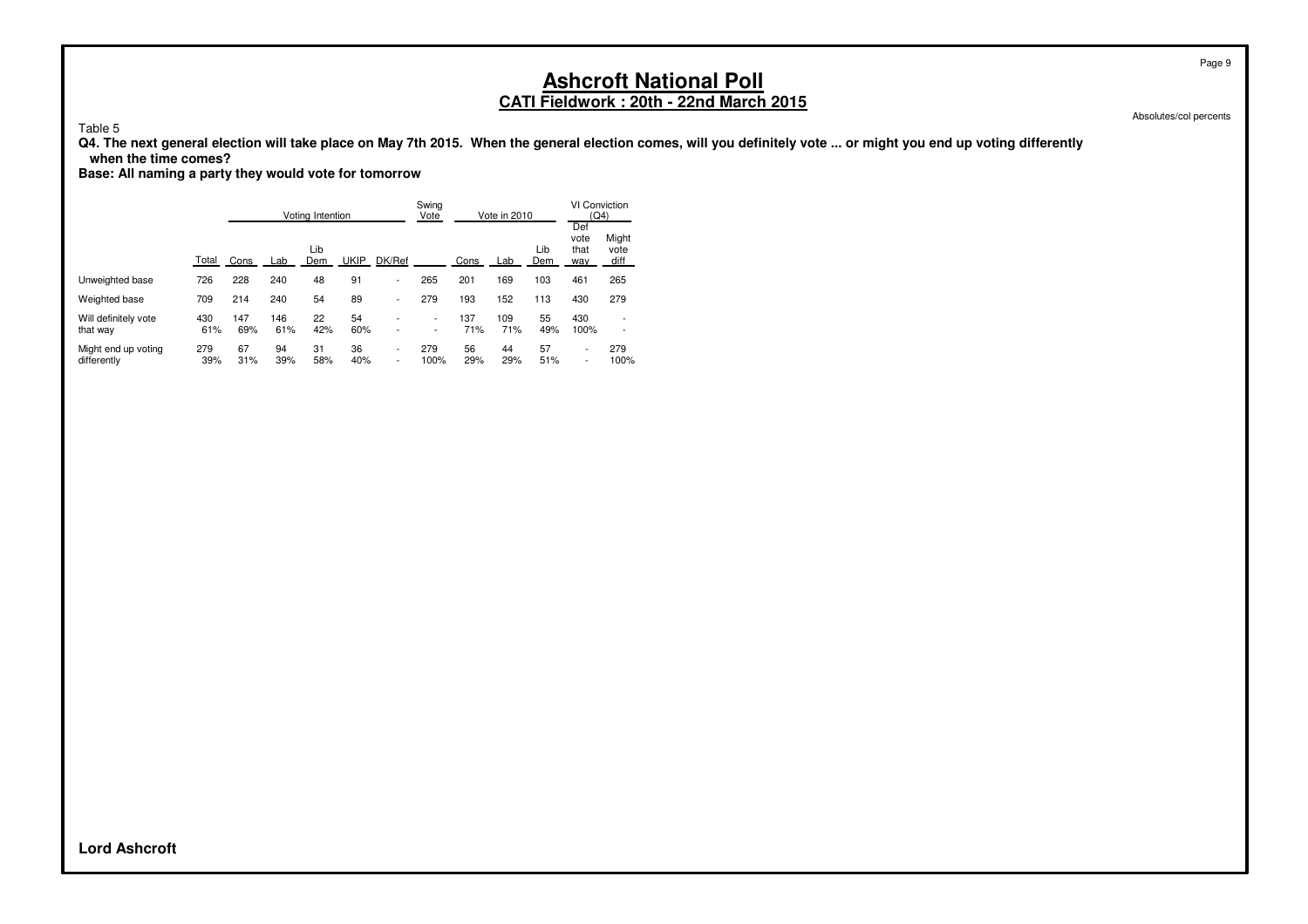Absolutes/col percents

Table 6

**Q5. With our economy facing challenges in the months ahead, who do you most trust to manage the economy in the best interests of Britain - David Cameron and the Chancellor of the Exchequer George Osborne, or Ed Miliband and the Shadow Chancellor Ed Balls?**

**Base: All respondents**

|                   |       |      | Gender |       |       | Age   |       |       |       |     | Class |                |     |               |               |                       | Region                      |               |                      |
|-------------------|-------|------|--------|-------|-------|-------|-------|-------|-------|-----|-------|----------------|-----|---------------|---------------|-----------------------|-----------------------------|---------------|----------------------|
|                   | Total | Male | Female | 18-24 | 25-34 | 35-44 | 45-54 | 55-64 | $65+$ | AB  | C1    | C <sub>2</sub> | DE  | South<br>East | Mid-<br>lands | North<br>Eng-<br>land | Wales<br>&<br>South<br>West | Scot-<br>land | NET:<br>Eng-<br>land |
| Unweighted base   | 1003  | 484  | 519    | 84    | 158   | 182   | 204   | 162   | 213   | 397 | 197   | 158            | 251 | 268           | 257           | 245                   | 137                         | 96            | 860                  |
| Weighted base     | 1003  | 490  | 513    | 120   | 168   | 169   | 178   | 149   | 219   | 270 | 279   | 217            | 238 | 272           | 264           | 241                   | 141                         | 85            | 869                  |
| Cameron & Osborne | 428   | 238  | 190    | 65    | 64    | 69    | 76    | 51    | 104   | 139 | 123   | 81             | 85  | 133           | 111           | 92                    | 60                          | 32            | 375                  |
|                   | 43%   | 49%  | 37%    | 55%   | 38%   | 40%   | 42%   | 34%   | 47%   | 52% | 44%   | 38%            | 36% | 49%           | 42%           | 38%                   | 43%                         | 38%           | 43%                  |
| Miliband & Balls  | 249   | 114  | 135    | 25    | 46    | 37    | 38    | 54    | 49    | 70  | 55    | 61             | 62  | 61            | 66            | 76                    | 28                          | 18            | 216                  |
|                   | 25%   | 23%  | 26%    | 21%   | 28%   | 22%   | 21%   | 37%   | 22%   | 26% | 20%   | 28%            | 26% | 22%           | 25%           | 31%                   | 20%                         | 22%           | 25%                  |
| Neither           | 239   | 114  | 125    | 25    | 39    | 44    | 54    | 31    | 45    | 46  | 63    | 65             | 65  | 53            | 64            | 55                    | 34                          | 33            | 193                  |
|                   | 24%   | 23%  | 24%    | 21%   | 23%   | 26%   | 30%   | 21%   | 21%   | 17% | 23%   | 30%            | 27% | 20%           | 24%           | 23%                   | 24%                         | 39%           | 22%                  |
| Don't know        | 87    | 24   | 63     | 4     | 18    | 20    | 11    | 12    | 21    | 15  | 37    | 9              | 25  | 25            | 23            | 18                    | 19                          | 2             | 85                   |
|                   | 9%    | 5%   | 12%    | 4%    | 11%   | 12%   | 6%    | 8%    | 10%   | 5%  | 13%   | 4%             | 11% | 9%            | 9%            | 7%                    | 14%                         | 2%            | 10%                  |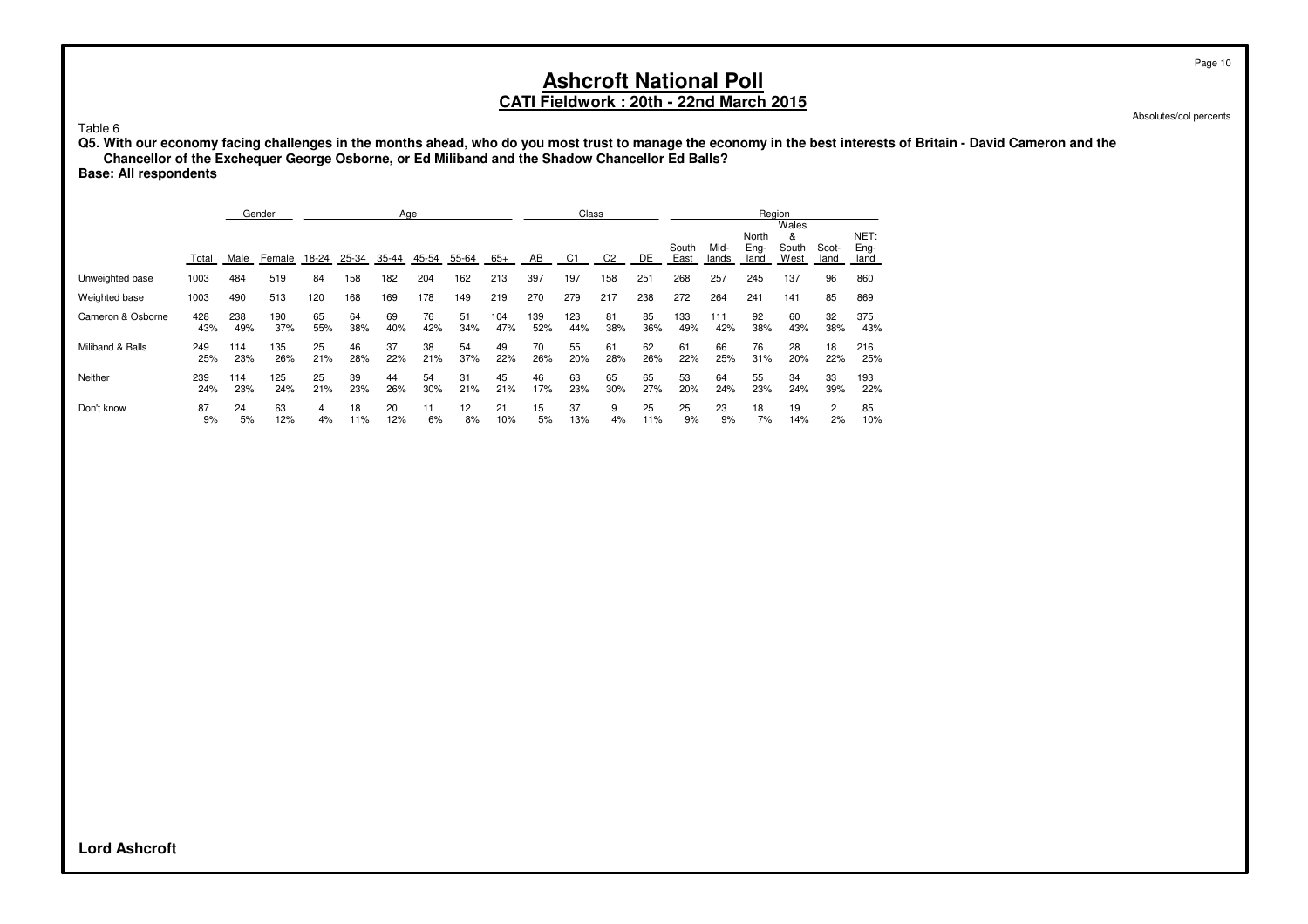Absolutes/col percents

Table 6

**Q5. With our economy facing challenges in the months ahead, who do you most trust to manage the economy in the best interests of Britain - David Cameron and the Chancellor of the Exchequer George Osborne, or Ed Miliband and the Shadow Chancellor Ed Balls?**

**Base: All respondents**

|                   |       |      |     | Voting Intention |             |        | Swina<br>Vote |      | Vote in 2010 |            | VI Conviction<br>(Q4)<br>Def |                       |
|-------------------|-------|------|-----|------------------|-------------|--------|---------------|------|--------------|------------|------------------------------|-----------------------|
|                   | Total | Cons | Lab | Lib<br>Dem       | <b>UKIP</b> | DK/Ref |               | Cons | Lab          | Lib<br>Dem | vote<br>that<br>way          | Might<br>vote<br>diff |
| Unweighted base   | 1003  | 228  | 240 | 48               | 91          | 170    | 371           | 222  | 200          | 124        | 461                          | 265                   |
| Weighted base     | 1003  | 214  | 240 | 54               | 89          | 176    | 383           | 216  | 180          | 136        | 430                          | 279                   |
| Cameron & Osborne | 428   | 193  | 49  | 20               | 44          | 59     | 181           | 180  | 33           | 44         | 199                          | 140                   |
|                   | 43%   | 90%  | 20% | 37%              | 49%         | 33%    | 47%           | 84%  | 18%          | 32%        | 46%                          | 50%                   |
| Miliband & Balls  | 249   | 7    | 152 | 15               | 18          | 13     | 91            | 6    | 100          | 51         | 147                          | 78                    |
|                   | 25%   | 3%   | 63% | 27%              | 20%         | 7%     | 24%           | 3%   | 56%          | 37%        | 34%                          | 28%                   |
| Neither           | 239   | 10   | 24  | 14               | 26          | 61     | 74            | 25   | 35           | 29         | 77                           | 40                    |
|                   | 24%   | 5%   | 10% | 26%              | 29%         | 35%    | 19%           | 12%  | 20%          | 22%        | 18%                          | 14%                   |
| Don't know        | 87    | 5    | 15  | 5                | 2           | 43     | 38            | 4    | 12           | 12         | 8                            | 22                    |
|                   | 9%    | 2%   | 6%  | 10%              | 2%          | 24%    | 10%           | 2%   | 7%           | 9%         | 2%                           | 8%                    |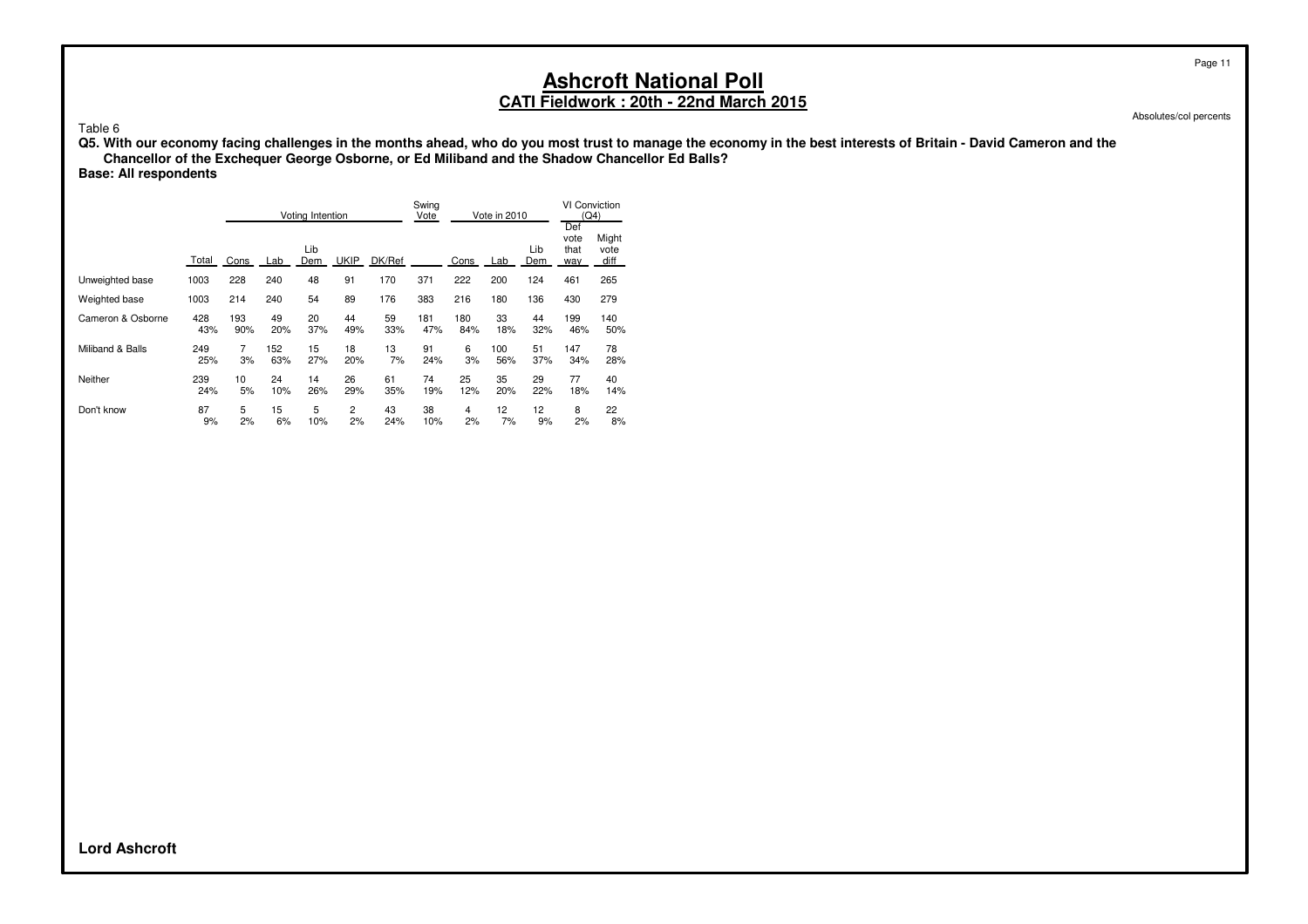Absolutes/col percents

#### Table 7

**Q6. Thinking about Britain and the British economy as a whole, and what may happen after the next election in May 2015, do you think you and your family would be better off if we were to have five years of Labour government, or five years of Conservative government or would it make no difference? Base: All respondents**

|                                                                   |            |            | Gender     |           |           |           | Age        |           |            |            | Class          |                |            |               |               |                       | Region                      |               |                      |
|-------------------------------------------------------------------|------------|------------|------------|-----------|-----------|-----------|------------|-----------|------------|------------|----------------|----------------|------------|---------------|---------------|-----------------------|-----------------------------|---------------|----------------------|
|                                                                   | Total      | Male       | Female     | 18-24     | $25 - 34$ | 35-44     | $45 - 54$  | $55 - 64$ | $65+$      | AB         | C <sub>1</sub> | C <sub>2</sub> | DE         | South<br>East | Mid-<br>lands | North<br>Eng-<br>land | Wales<br>&<br>South<br>West | Scot-<br>land | NET:<br>Eng-<br>land |
| Unweighted base                                                   | 1003       | 484        | 519        | 84        | 158       | 182       | 204        | 162       | 213        | 397        | 197            | 158            | 251        | 268           | 257           | 245                   | 137                         | 96            | 860                  |
| Weighted base                                                     | 1003       | 490        | 513        | 120       | 168       | 169       | 178        | 149       | 219        | 270        | 279            | 217            | 238        | 272           | 264           | 241                   | 141                         | 85            | 869                  |
| l and my family would<br>be better off under the<br>Conservatives | 235<br>23% | 134<br>27% | 101<br>20% | 21<br>17% | 37<br>22% | 33<br>20% | 39<br>22%  | 32<br>22% | 73<br>33%  | 85<br>31%  | 64<br>23%      | 45<br>21%      | 42<br>17%  | 73<br>27%     | 66<br>25%     | 50<br>21%             | 27<br>19%                   | 19<br>22%     | 208<br>24%           |
| I and my family would<br>be better off under<br>Labour            | 184<br>18% | 92<br>19%  | 93<br>18%  | 21<br>18% | 36<br>22% | 31<br>19% | 35<br>19%  | 26<br>17% | 36<br>16%  | 51<br>19%  | 45<br>16%      | 41<br>19%      | 48<br>20%  | 48<br>18%     | 43<br>16%     | 50<br>21%             | 29<br>21%                   | 14<br>17%     | 158<br>18%           |
| It would make no<br>difference                                    | 532<br>53% | 241<br>49% | 291<br>57% | 67<br>56% | 85<br>51% | 91<br>54% | 100<br>56% | 87<br>59% | 102<br>46% | 123<br>46% | 149<br>54%     | 122<br>56%     | 138<br>58% | 135<br>50%    | 134<br>51%    | 131<br>54%            | 82<br>58%                   | 50<br>59%     | 454<br>52%           |
| Don't know                                                        | 52<br>5%   | 24<br>5%   | 28<br>5%   | 10<br>9%  | 10<br>6%  | 14<br>8%  | 6<br>3%    | 3<br>2%   | 9<br>4%    | 11<br>4%   | 21<br>7%       | 10<br>4%       | 10<br>4%   | 16<br>6%      | 21<br>8%      | 10<br>4%              | 3<br>2%                     | 2<br>3%       | 50<br>6%             |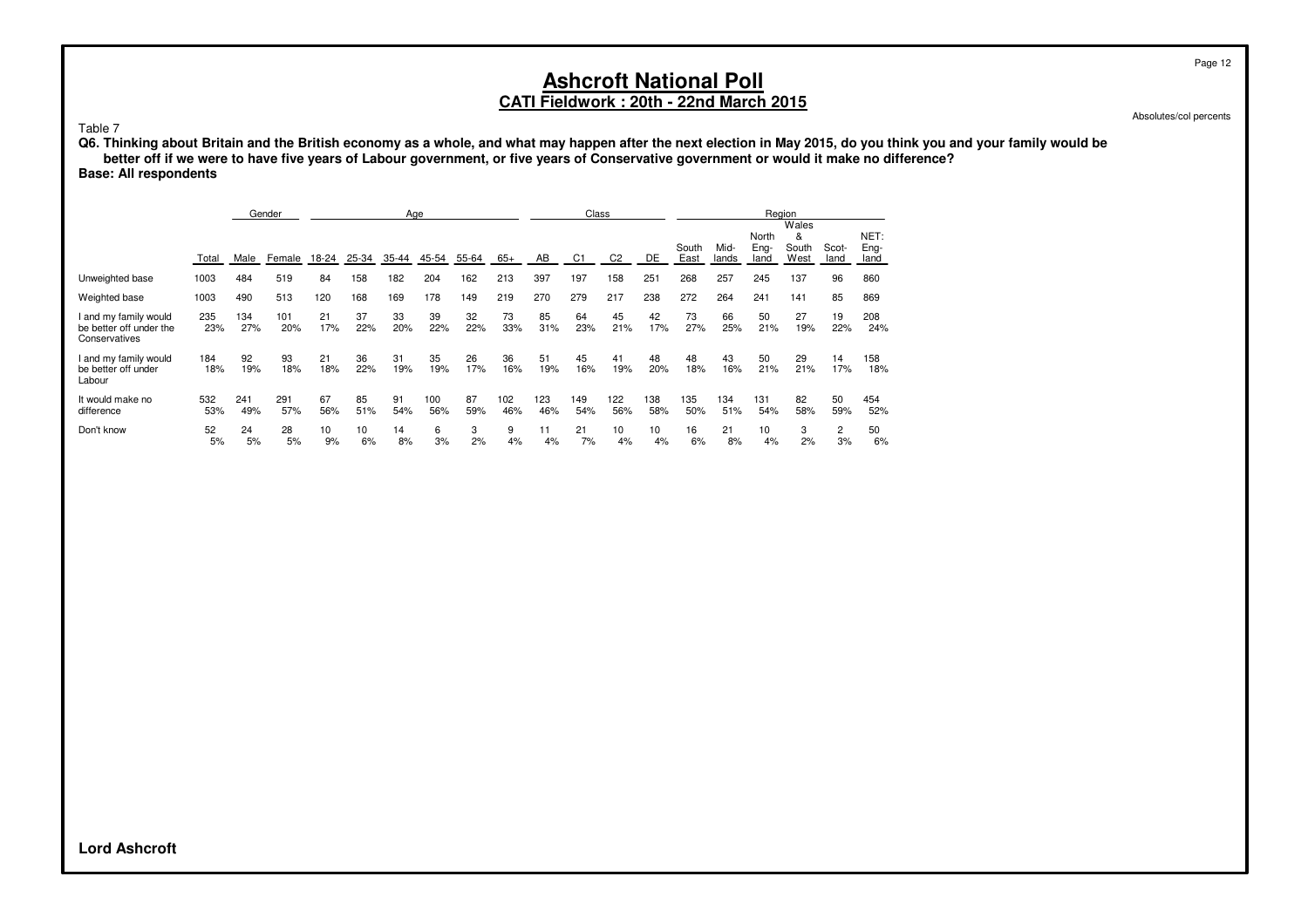Absolutes/col percents

#### Table 7

**Q6. Thinking about Britain and the British economy as a whole, and what may happen after the next election in May 2015, do you think you and your family would be better off if we were to have five years of Labour government, or five years of Conservative government or would it make no difference?**

**Base: All respondents**

|                                                                   |            |              |            | Voting Intention |             | Swing<br>Vote | Vote in 2010 |            | <b>VI Conviction</b><br>(Q4)<br>Def |            |                     |                       |
|-------------------------------------------------------------------|------------|--------------|------------|------------------|-------------|---------------|--------------|------------|-------------------------------------|------------|---------------------|-----------------------|
|                                                                   | Total      | Cons         | Lab        | Lib<br>Dem       | <b>UKIP</b> | DK/Ref        |              | Cons       | Lab                                 | Lib<br>Dem | vote<br>that<br>way | Might<br>vote<br>diff |
| Unweighted base                                                   | 1003       | 228          | 240        | 48               | 91          | 170           | 371          | 222        | 200                                 | 124        | 461                 | 265                   |
| Weighted base                                                     | 1003       | 214          | 240        | 54               | 89          | 176           | 383          | 216        | 180                                 | 136        | 430                 | 279                   |
| I and my family would<br>be better off under the<br>Conservatives | 235<br>23% | 144<br>67%   | 7<br>3%    | 8<br>14%         | 25<br>28%   | 22<br>12%     | 77<br>20%    | 133<br>62% | 12<br>7%                            | 22<br>16%  | 132<br>31%          | 69<br>25%             |
| I and my family would<br>be better off under<br>Labour            | 184<br>18% | 4<br>2%      | 104<br>43% | 9<br>16%         | 9<br>10%    | 18<br>10%     | 59<br>15%    | 8<br>4%    | 70<br>39%                           | 36<br>26%  | 107<br>25%          | 48<br>17%             |
| It would make no<br>difference                                    | 532<br>53% | 65<br>30%    | 128<br>53% | 33<br>61%        | 52<br>58%   | 111<br>63%    | 218<br>57%   | 70<br>32%  | 94<br>52%                           | 72<br>53%  | 189<br>44%          | 149<br>53%            |
| Don't know                                                        | 52<br>5%   | 1<br>$\star$ | 1<br>1%    | 4<br>8%          | 3<br>3%     | 26<br>15%     | 29<br>8%     | 5<br>2%    | 4<br>2%                             | 6<br>5%    | 3<br>1%             | 13<br>5%              |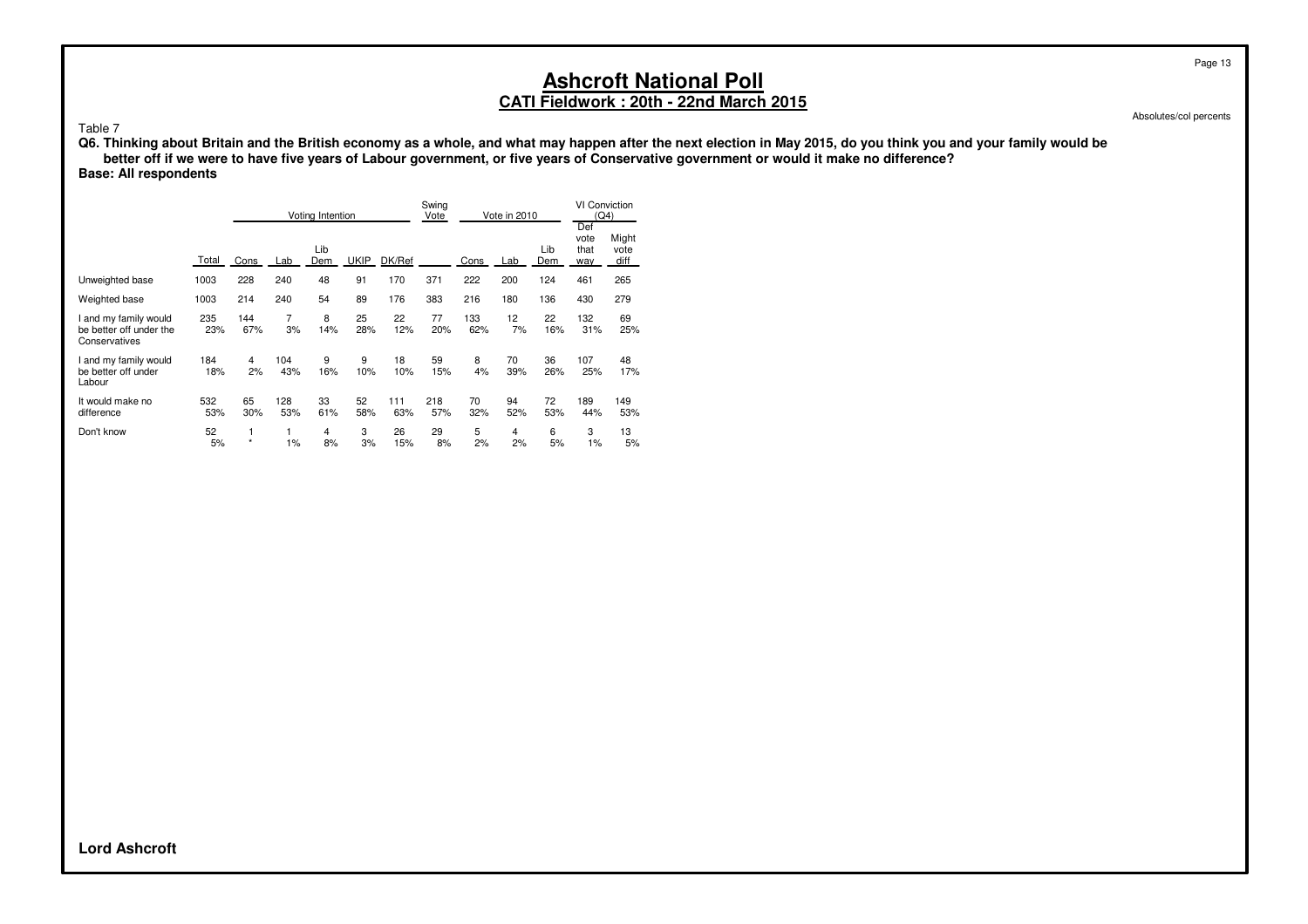Absolutes/col percents

Table 8 **Have you taken a foreign holiday in the last 3 years? Base: All respondents**

|                 | Unweighted<br>Total | Weighted<br>Total |
|-----------------|---------------------|-------------------|
| Unweighted base | 1003                | 1003              |
| Weighted base   | 1003                | 1003              |
| Yes             | 611<br>61%          | 612<br>61%        |
| No              | 392<br>39%          | 391<br>39%        |

**Lord Ashcroft**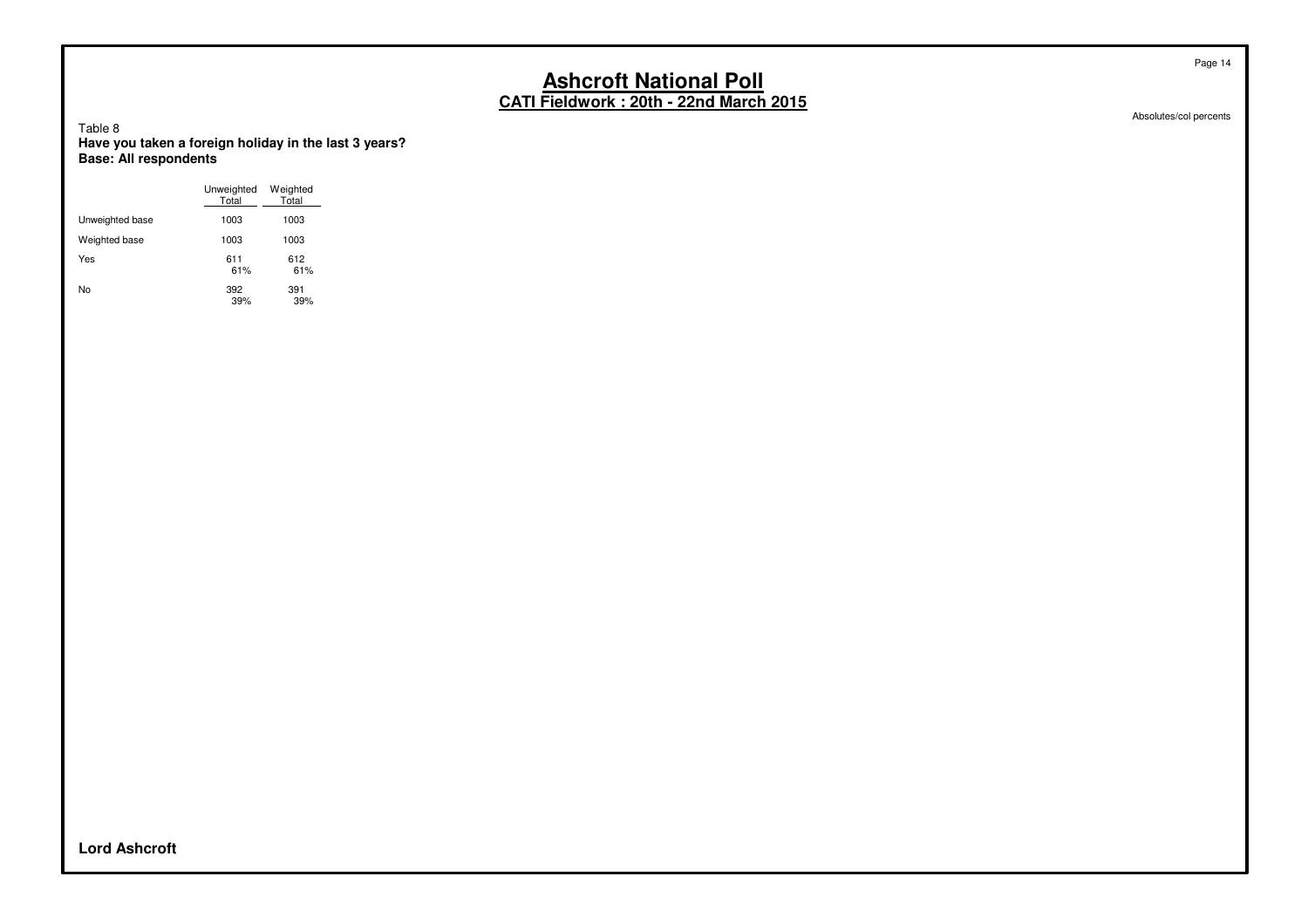Absolutes/col percents

#### Table 9 **Is the house or flat in which you live...? Base: All respondents**

|                                      | Unweighted<br>Total | Weighted<br>Total |
|--------------------------------------|---------------------|-------------------|
| Unweighted base                      | 1003                | 1003              |
| Weighted base                        | 1003                | 1003              |
| NET: Owners                          | 633<br>63%          | 652<br>65%        |
| Owned outright -<br>without mortgage | 293<br>29%          | 331<br>33%        |
| Owned with a mortgage<br>or loan     | 340<br>34%          | 321<br>32%        |
| <b>NET: Renters</b>                  | 339<br>34%          | 326<br>33%        |
| Rented from the council              | 124<br>12%          | 141<br>14%        |
| Rented from a housing<br>association | 70<br>7%            | 54<br>5%          |
| Rented from someone<br>else          | 145<br>14%          | 131<br>13%        |
| Rent free                            | 31<br>3%            | 25<br>3%          |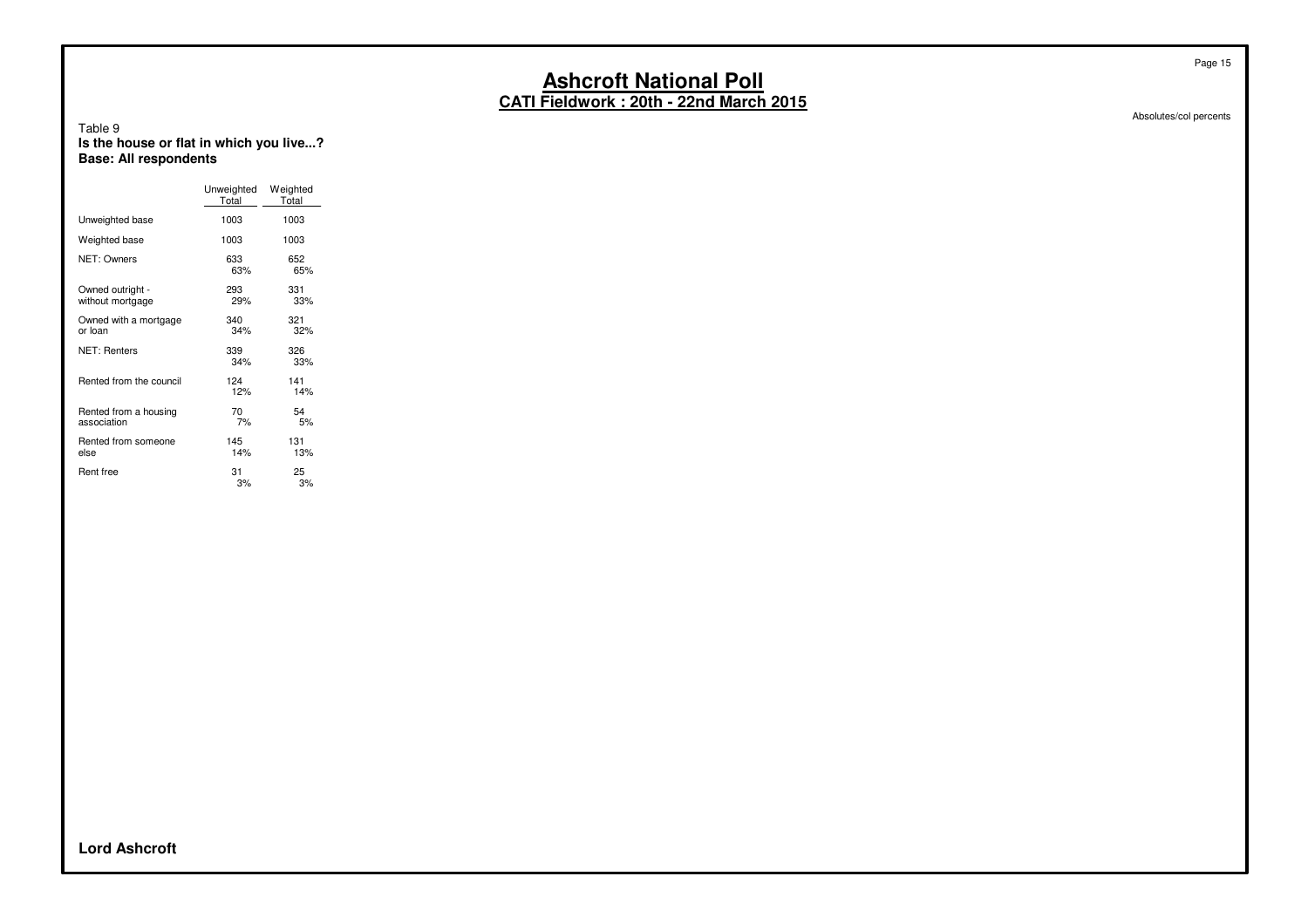Absolutes/col percents

#### Table 10 **How many cars are there in your household? Base: All respondents**

|                                      | Unweighted<br>Total | Weighted<br>Total |
|--------------------------------------|---------------------|-------------------|
| Unweighted base                      | 1003                | 1003              |
| Weighted base                        | 1003                | 1003              |
| None                                 | 207<br>21%          | 211<br>21%        |
| 1                                    | 392<br>39%          | 421<br>42%        |
| 2                                    | 299<br>30%          | 281<br>28%        |
| 3+                                   | 105<br>10%          | 90<br>9%          |
| Mean                                 | 1.41                | 1.38              |
| Standard deviation<br>Standard error | 1.38<br>0.04        | 1.57<br>0.05      |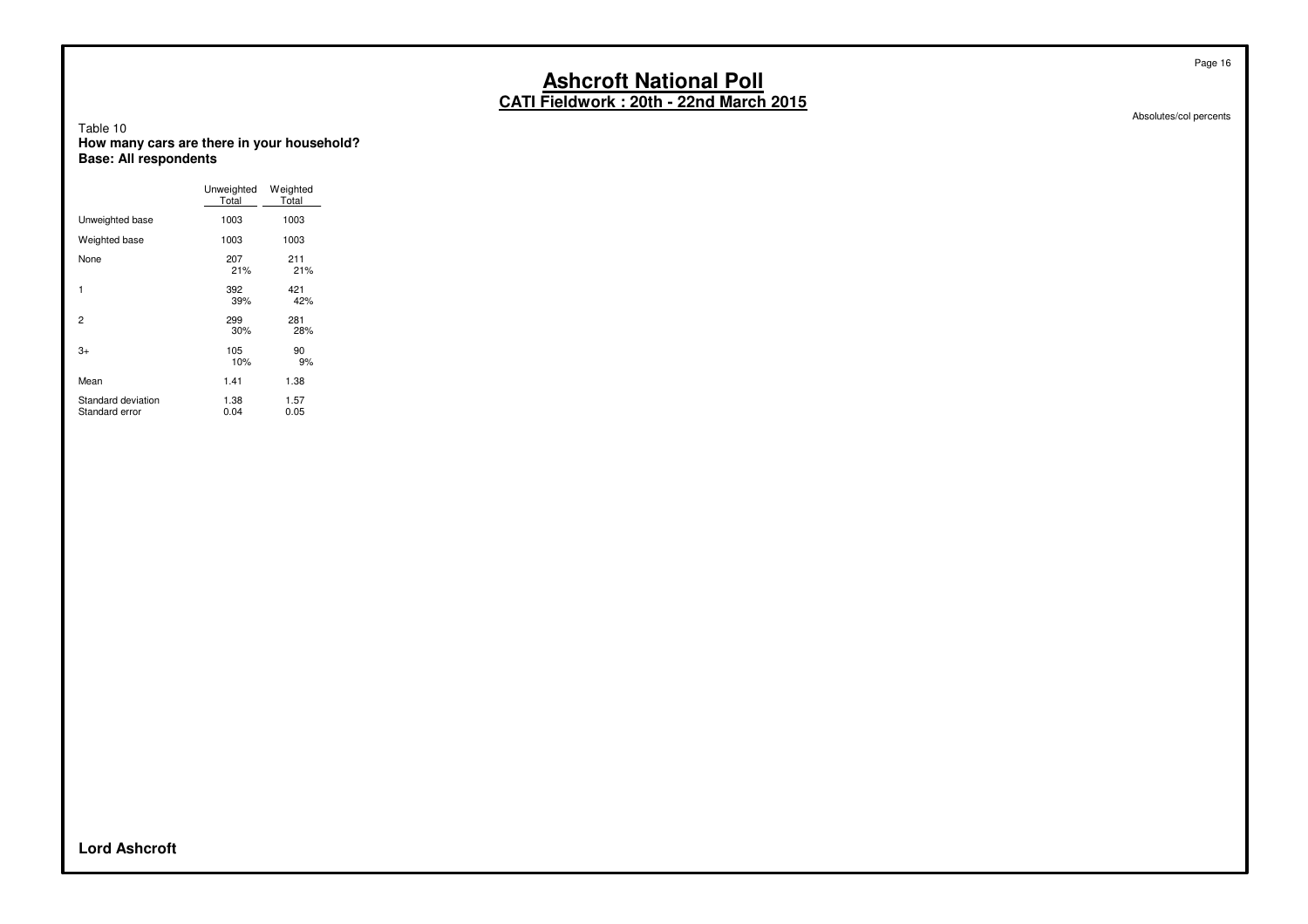**CATI Fieldwork : 20th - 22nd March 2015**

#### Table 11 **Current working status Base: All respondents**

|                                                                      | Unweighted<br>Total | Weighted<br>Total |
|----------------------------------------------------------------------|---------------------|-------------------|
| Unweighted base                                                      | 1003                | 1003              |
| Weighted base                                                        | 1003                | 1003              |
| NET: Working                                                         | 643<br>64%          | 561<br>56%        |
| Working full time -<br>working 30 hours per<br>week or more          | 497<br>50%          | 441<br>44%        |
| Working part time -<br>working between 8 and<br>29 hours per week    | 146<br>15%          | 120<br>12%        |
| NET: Not Working                                                     | 360<br>36%          | 442<br>44%        |
| Not working but seeking<br>work or temporarily<br>unemployed or sick | 54<br>5%            | 75<br>7%          |
| Not working and not<br>seeking work/ student                         | 44<br>4%            | 74<br>7%          |
| Retired on a state<br>pension only                                   | 103<br>10%          | 99<br>10%         |
| Retired with a private<br>pension                                    | 124<br>12%          | 149<br>15%        |
| House person,<br>housewife,<br>househusband, etc.                    | 35<br>3%            | 44<br>4%          |

Absolutes/col percents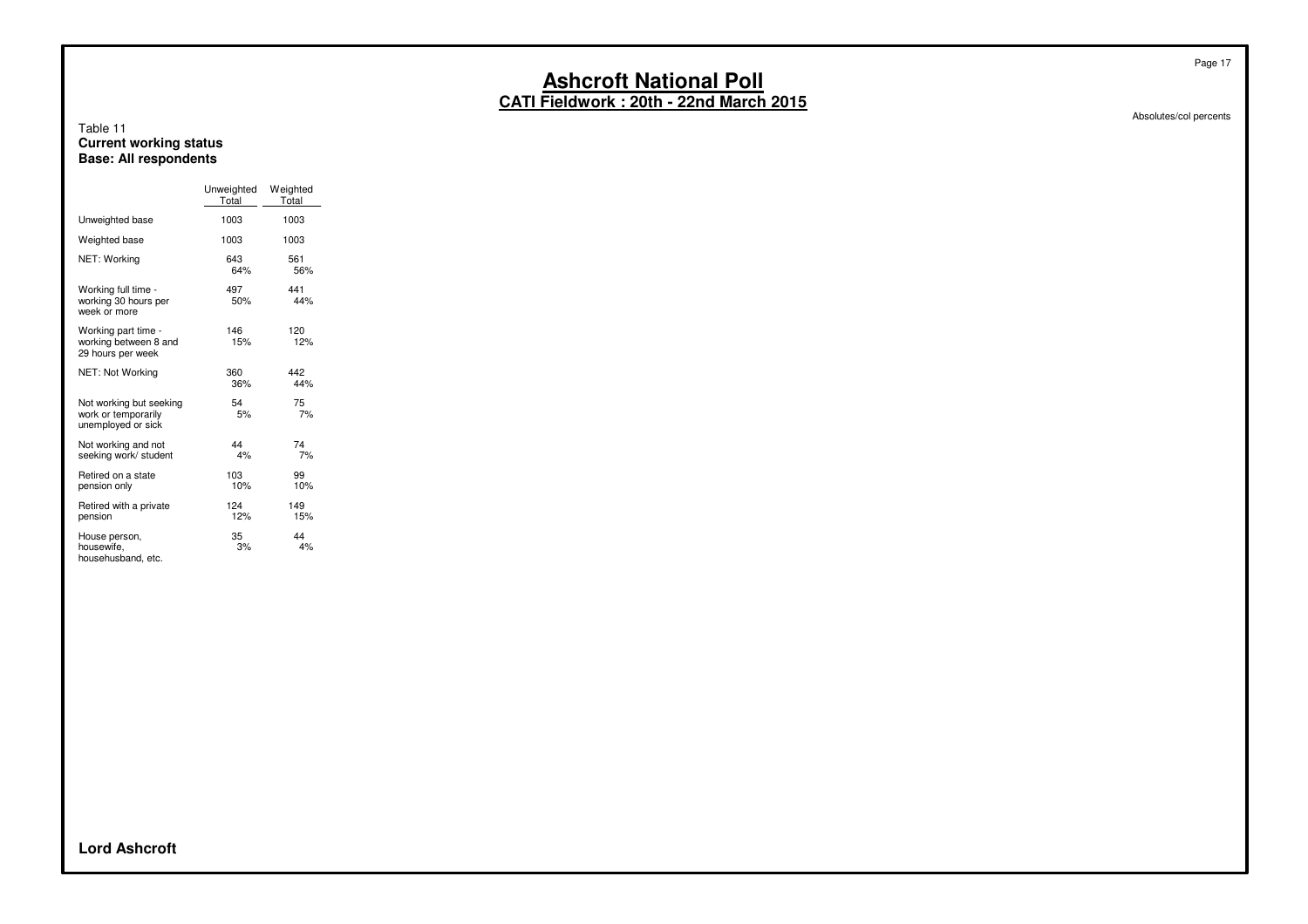**CATI Fieldwork : 20th - 22nd March 2015**

#### Table 12 **SEG Base: All respondents**

|                 | Unweighted<br>Total | Weighted<br>Total |
|-----------------|---------------------|-------------------|
| Unweighted base | 1003                | 1003              |
| Weighted base   | 1003                | 1003              |
| NET: AB         | 397<br>40%          | 268<br>27%        |
| Α               | 141<br>14%          | 97<br>10%         |
| B               | 256<br>26%          | 171<br>17%        |
| C <sub>1</sub>  | 197<br>20%          | 278<br>28%        |
| C <sub>2</sub>  | 158<br>16%          | 218<br>22%        |
| D               | 111<br>11%          | 96<br>10%         |
| Ε               | 140<br>14%          | 143<br>14%        |
| NET: DE         | 251<br>25%          | 238<br>24%        |

**Lord Ashcroft**

Page 18

Absolutes/col percents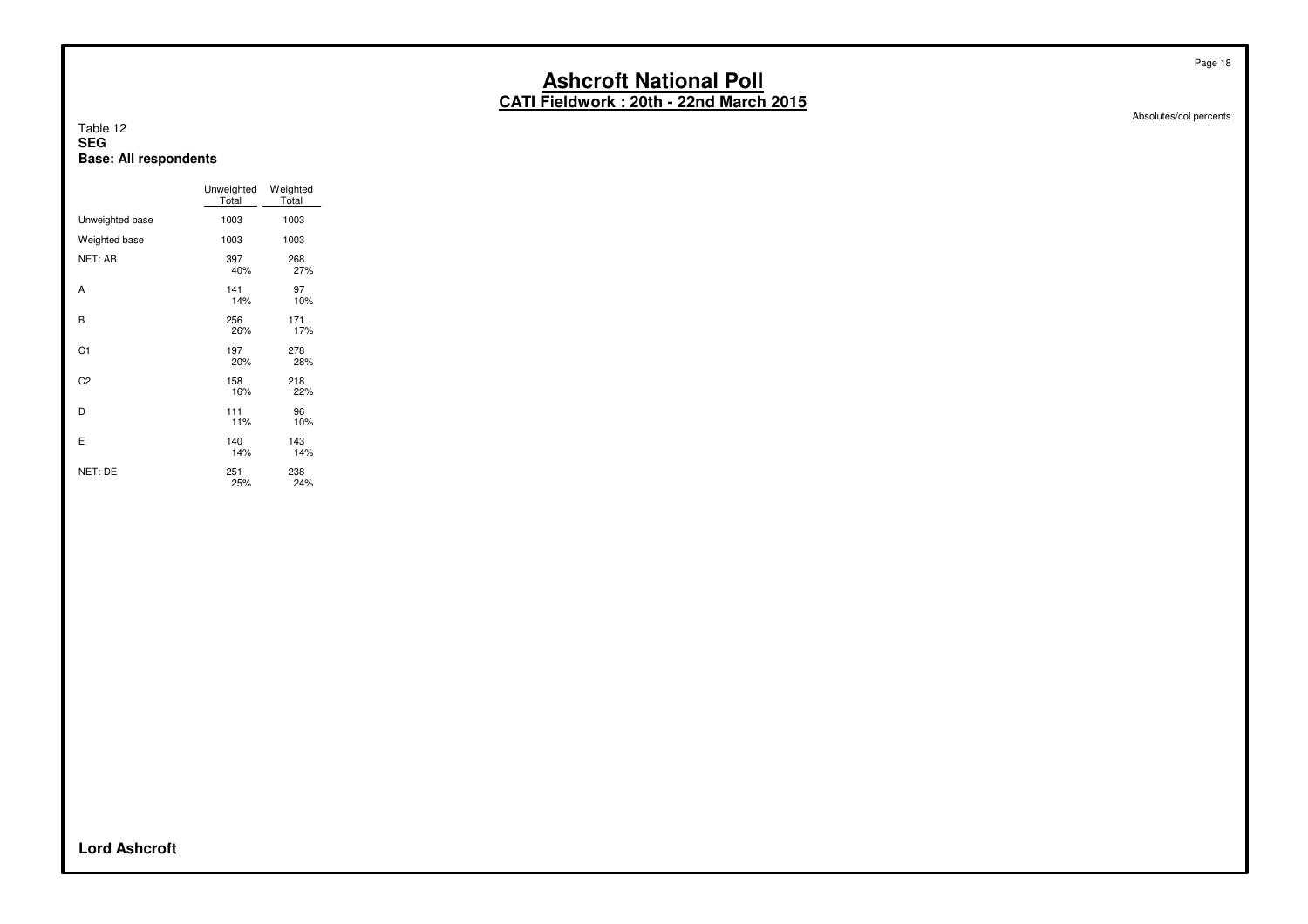**CATI Fieldwork : 20th - 22nd March 2015**

#### Table 13 **Age Base: All respondents**

|                 | Unweighted<br>Total | Weighted<br>Total |
|-----------------|---------------------|-------------------|
| Unweighted base | 1003                | 1003              |
| Weighted base   | 1003                | 1003              |
| 18-24           | 84<br>8%            | 119<br>12%        |
| 25-34           | 158<br>16%          | 169<br>17%        |
| $35 - 44$       | 182<br>18%          | 169<br>17%        |
| 45-54           | 204<br>20%          | 179<br>18%        |
| 55-64           | 162<br>16%          | 149<br>15%        |
| 65 or older     | 213<br>21%          | 218<br>22%        |
| Average age     | 48.12               | 47.01             |

Absolutes/col percents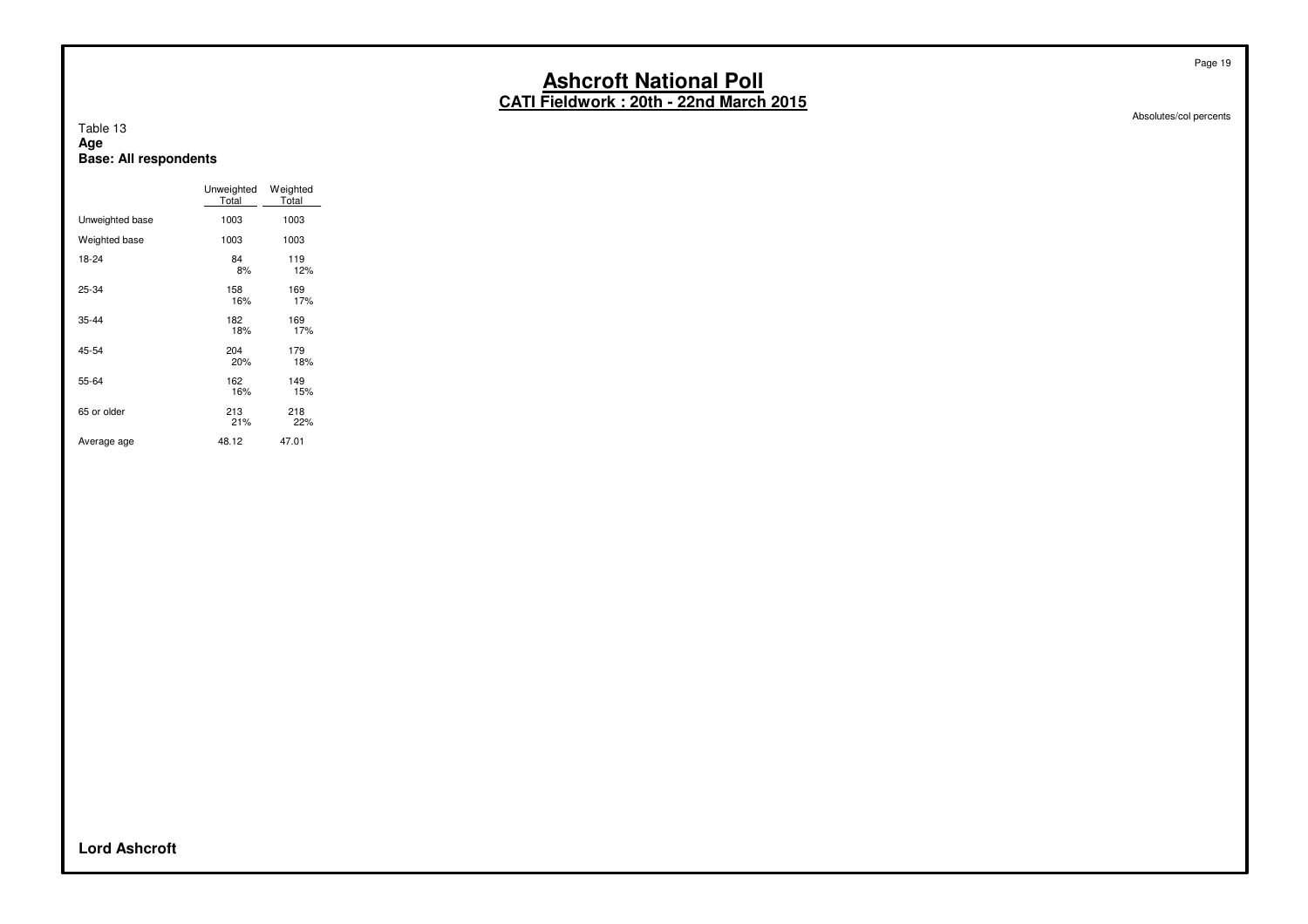Absolutes/col percents

#### Table 14 **Gender Base: All respondents**

|                 | Unweighted<br>Total | Weighted<br>Total |
|-----------------|---------------------|-------------------|
| Unweighted base | 1003                | 1003              |
| Weighted base   | 1003                | 1003              |
| Male            | 484<br>48%          | 492<br>49%        |
| Female          | 519<br>52%          | 511<br>51%        |

**Lord Ashcroft**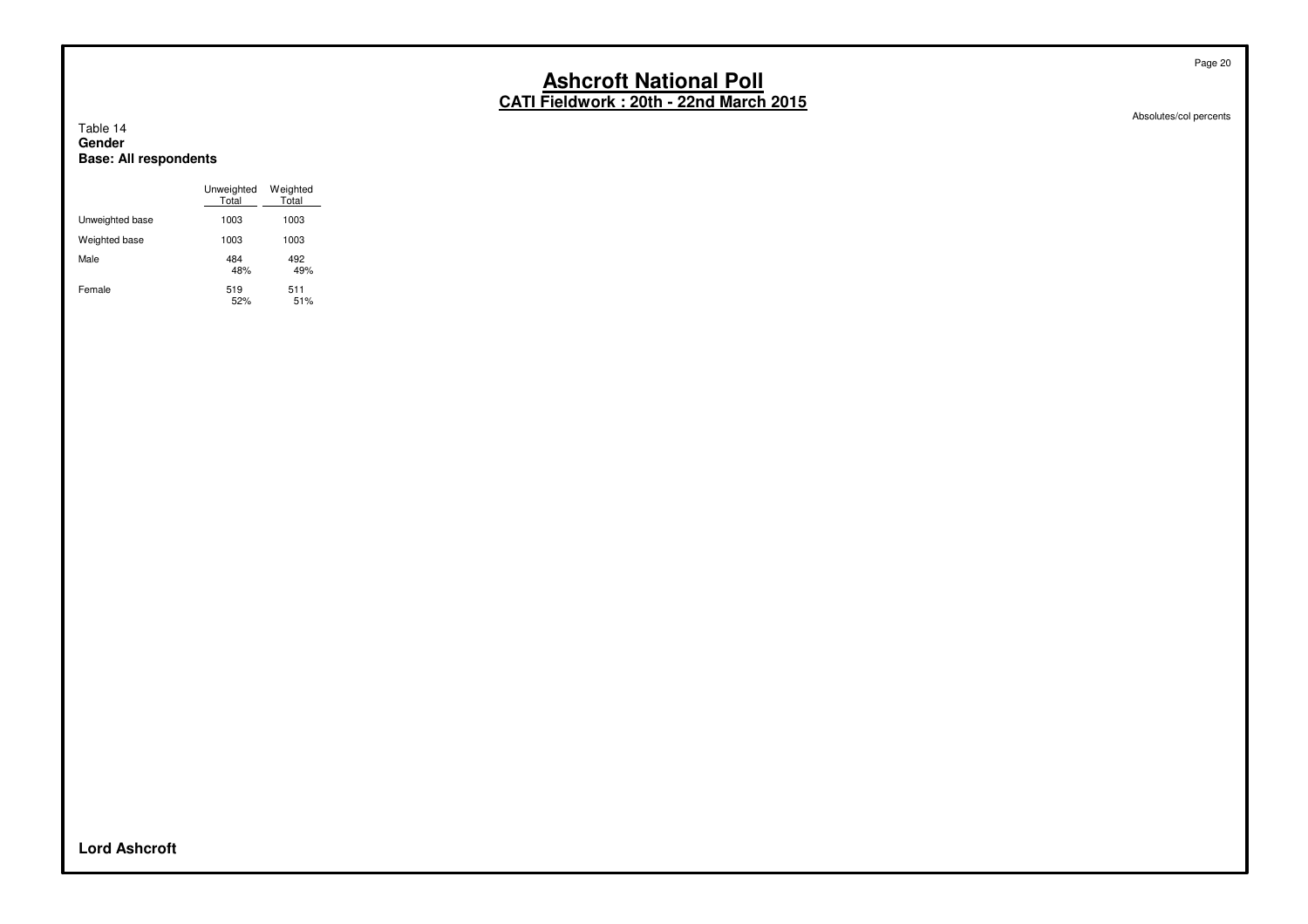Absolutes/col percents

#### Table 15 **Region Base: All respondents**

|                        | Unweighted<br>Total | Weighted<br>Total |
|------------------------|---------------------|-------------------|
| Unweighted base        | 1003                | 1003              |
| Weighted base          | 1003                | 1003              |
| Scotland               | 96<br>10%           | 90<br>9%          |
| North East             | 41<br>4%            | 40<br>4%          |
| North West             | 112<br>11%          | 110<br>11%        |
| Yorkshire & Humberside | 92<br>9%            | 90<br>9%          |
| West Midlands          | 94<br>9%            | 90<br>9%          |
| East Midlands          | 66<br>7%            | 70<br>7%          |
| Wales                  | 47<br>5%            | 50<br>5%          |
| Eastern                | 97<br>10%           | 100<br>10%        |
| London                 | 130<br>13%          | 130<br>13%        |
| South East             | 138<br>14%          | 140<br>14%        |
| South West             | 90<br>9%            | 90<br>9%          |

**Lord Ashcroft**